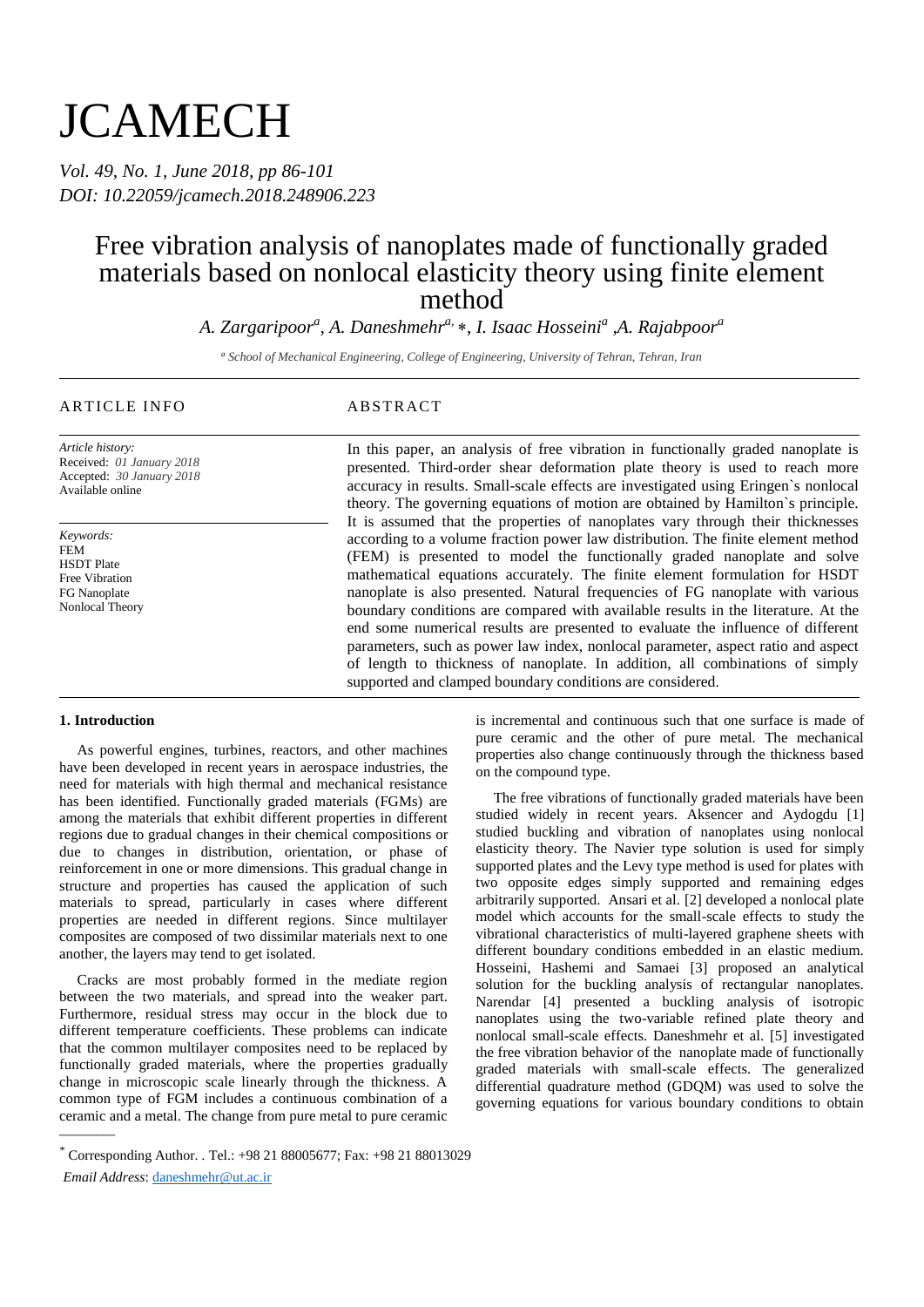the nonlinear natural frequencies of FG nanoplates. Bakhsheshy and Khorshidi [6] presented the free vibration analysis of functionaly graded rectangular nanoplates in thermal environments. The modified coupled stress theory, based on the first order shear deformation theory, was used to obtain the natural frequencies of the nanoplate. Hosseini, Hashemi et al. [7] presented analytical solutions for free vibration analysis of moderately thick rectangular plates, which are composed of functionally graded materials and supported by either Winkler or Pasternak elastic foundations. Zare et al.[8] analyzed the natural frequencies of a functionally graded nanoplate for different combinations of boundary conditions. Natarajan et al. investigated the size-dependent linear free flexural vibration behavior of functionally graded nanoplates using the isogeometric-based finite element method. Bounouara et al.[9] presented a zeroth-order shear deformation theory for free vibration analysis of functionally graded nanoscale plates resting on elastic foundations. Salehipour et al. [10] developed a model for static state and vibration of functionally graded micro/nano plates based on modified couple stress and three-dimensional elasticity theories. Belkorissat et al. [11] presented a new nonlocal hyperbolic refined plate model for free vibration properties of functionally graded plates. Ansari et al. [12] studied the buckling and vibration responses of nanoplates made of functionally graded materials subjected to thermal loading in a perbuckling domain while considering the effect of surface stress. Hosseini and Jamalpoor [13] studied the dynamic characteristics of a double-FGM viscoelastic nanoplates system subjected to temperature change while also considering surface effects based on the nonlocal elasticity theory of Eringen. Ansari et al. [14] presented a three-dimensional nonlocal bending and vibration analysis of functionally graded nanoplates using a novel numerical solution method which is called variational differential quadrature (VDQ) due to its numerical essence and the framework of implementation. Aghababaei and Reddy[15] studied the vibration of isotropic rectangular nanoplate using the nonlocal elasticity theories and the third-order shear deformation theory. Bouiadjra et al. [16] investigated nonlinear behavior of functionally graded material plates under thermal loads using an efficient sinusoidal shear deformation theory. Nguyen et al. [17] proposed an efficient computational approach based on refined plate theory (RPT) which included the thickness stretching effect, namely quasi-3D theory, in conjunction with iso-geometric formulation (IGA) for the size-dependent bending, free vibration and buckling analysis of functionally graded nanoplate structures. Daneshmehr et al.[18] presented a nonlocal higher order plate theory for stability analysis of nanoplates subjected to biaxial in plane loadings. The generalized differential quadrature (GDQ) method was implemented to resolve size-dependent buckling analysis according to higher-order shear deformation plate theories, where highly coupled equations exist for various boundary conditions of rectangular plates. Ghorbanpour, Arani et al. [19] investigated modeling and vibration analysis of carbon nanotubes/fiber/polymer composite microplates. Goodarzi et al. [20] studied the free vibration behavior of nanoscale FG rectangular plates within the framework of the refined plate theory (RPT) and small-scale effects were taken into account. Raissi et al. [21] used layerwise theory along with first-, secondand third-order shear deformation theories to determine the stress distribution in a simply supported square sandwich plate subjected to a uniformly distributed load. Mergen et al. [22] investigated the size-dependent nonlinear oscillation characteristics of a functionally graded microplate numerically. Baghani et al. [23] studied the effects of magnetic field, surface energy and compressive axial load on the dynamic and the

stability behavior of the nanobeam. Ghayesh et al. [24] investigated the size-dependent oscillations of a third-order shear-deformable functionally graded microbeam taking into account all the longitudinal and transverse displacements and inertia as well as the rotation and rotary inertia. Kordani et al. [25] presented a numerical procedure for the free and forced vibration of a piezoelectric nanowire under thermos-electromechanical loads based on the nonlocal elasticity theory within the framework of Timoshenko beam theory. Farajipour and Rastgoo [26] developed a modified beam model to investigate the effect of carbon nanotubes on the buckling of microtubule bundles in living cell. Hosseini et al. [27] studied stress distribution in a single-walled carbon nanotube under internal pressure with various chirality. Hosseini et al. [28] presented the stress analysis of ratating nano-disk of functionally graded materials with nonlinearly varying thickness based on strain gradient theory. Zamani Nejad et al. [29] used a semi-analytical iterative method as one of the newest analytical methods for the elastic analysis of thick-walled spherical pressure vessels made of functionally graded materials subjected to internal pressure. In other work, Zamani Nejad and Hadi [30] formulated the problem of the static bending of Euler-Bernoulli nano-beams made of bidirectional functionally graded material with small scale effects. Also, Zamani Nejad and Hadi [31] investigated the free vibration analysis of Euler-Bernoulli nano-beams made of bi-directional functionally graded material with small scale effects. Zamani Nejad et al. [32] presented consistent couple-stress theory for free vibration analysis of Euler-Bernoulli nano-beams made of arbitrary bi-directional functionally graded materials. Also, Zamani Nejad et al. [33] presented buckling analysis of the nanobeams made of two-directional functionally graded materials with small scale effects based on nonlocal elasticity theory. In other work, Zamani Nejad et al. [34] presented an exact closedform analytical solution for elasto-plastic deformations and stresses in a rotating disk made of functionally graded materials in which the elasto-perfectly-plastic material model is employed. Shishesaz et al. [35] studied the thermoelastic behavior of a functionally graded nanodisk based on the strain gradient theory. Hadi et al. [36] presented buckling analysis of FGM Euler-Bernoulli nano-beams with 3D-varying properties based on consistent couple-stress theory. Zamani Nejad et al. [37] discussed some critical issues and problems in the development of thick shells made from functionally graded piezoelectric material. Hadi et al. [38] presented an investigation on the free vibration of three-directional functionally graded material Euler-Bernoulli nano-beam, with small scale effects.

In this study, free vibration of functionally graded nanoplate is presented. Higher-order shear deformation plate theory is considered [39]. According to the literature review presented above, in this study, the finite element method has been used for analyzing the vibration of FG Nanoplates for the first time. In this study, for the first time, the formulation of the Finite Element Method for the *third-order shear deformation* plate theory is presented. Natural frequencies for all different combinations of boundary conditions are presented for simply supported and clamped for different modes. For applying small-size effects, nonlocal theory is used and for various nonlocal parameters, the natural frequencies of nanoplate calculated. The results of the calculations are provided in the conclusion.

#### **2. Mathematical formulation**

#### *2.1 Geometrical configuration*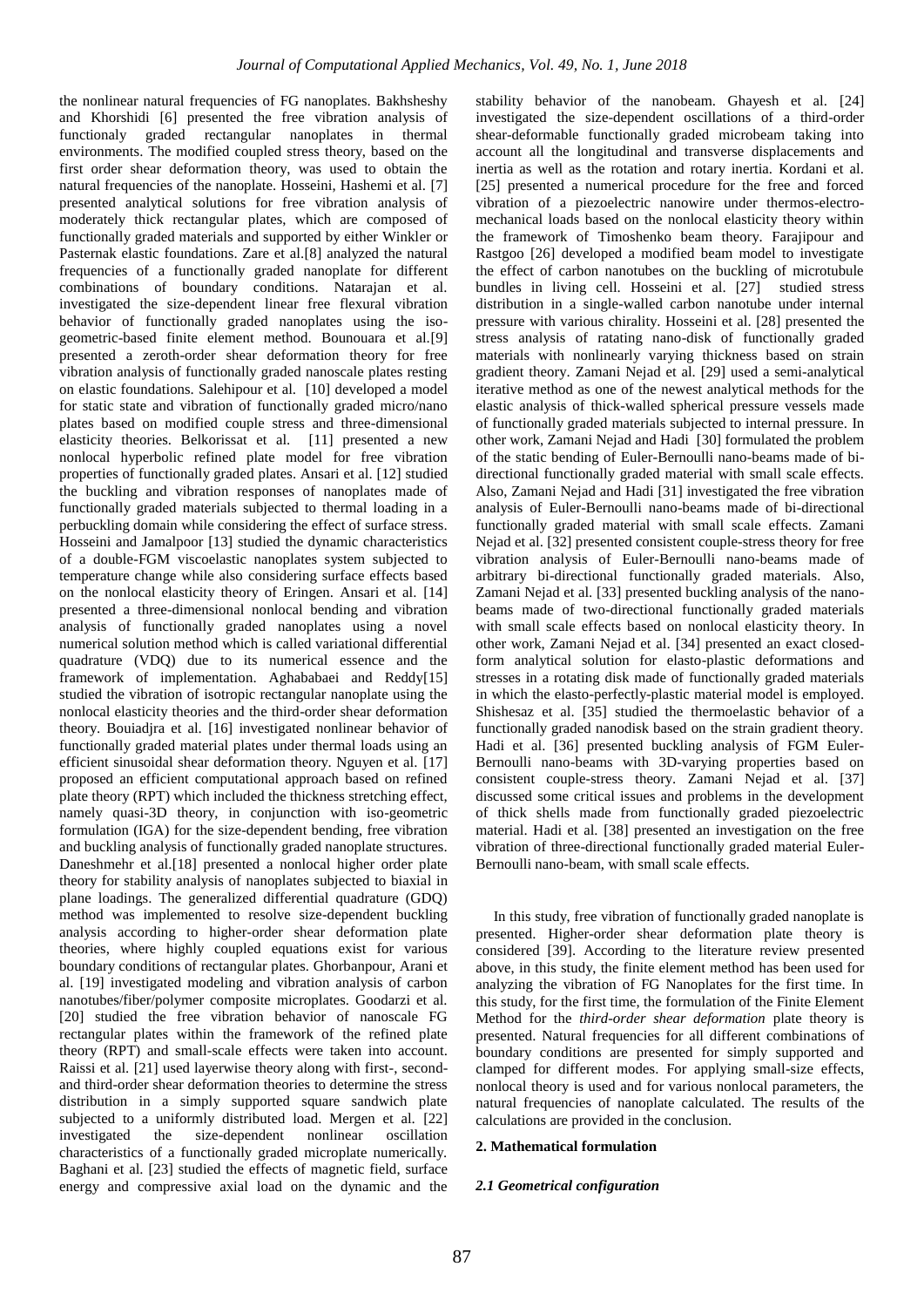In Figure 1, a functionally graded rectangular nanoplate of length  $L_1$ , width  $L_2$  and height h is shown. Cartesian coordinates

 $(x, y, z)$  is considered.



**Fig 1. Geometry of functionally graded rectangular nanoplate**

$$
P = P_m V_m + P_c V_c \tag{1}
$$

#### *2.2 Material properties*

Functionally graded plate consists of two metal and ceramic parts which are integrated in such a way that material properties are continuously and gradually changed along with plate thickness from purely metal properties in the bottom surface of plate  $(z = -\frac{1}{2})$  $z = -\frac{h}{2}$  to purely ceramic properties in the top of the plate  $(z = +\frac{\pi}{2})$  $z = +\frac{h}{2}$ . Assuming that the distribution of the material

properties through thickness follows the power law, the following equation could be written.

Where  $P_m$  and  $P_c$ , respectively, show metal and ceramic properties, and  $V_m$  and  $V_c$  show the volume fraction of the metal and ceramic parts in the bottom and top surfaces of the plate. By using the power distribution law, the volume fraction of the ceramic part is noted for each point of plate thickness in Eq. (2) and (3). [40]

$$
V_c = (\frac{z}{h} + \frac{1}{2})^n
$$
 (2)

$$
V_m + V_c = 1\tag{3}
$$

Where *n* indicates the volume fraction index of the ceramic and the distribution of the ceramic part is noted along with plate. So according to the above equation, the properties of the graded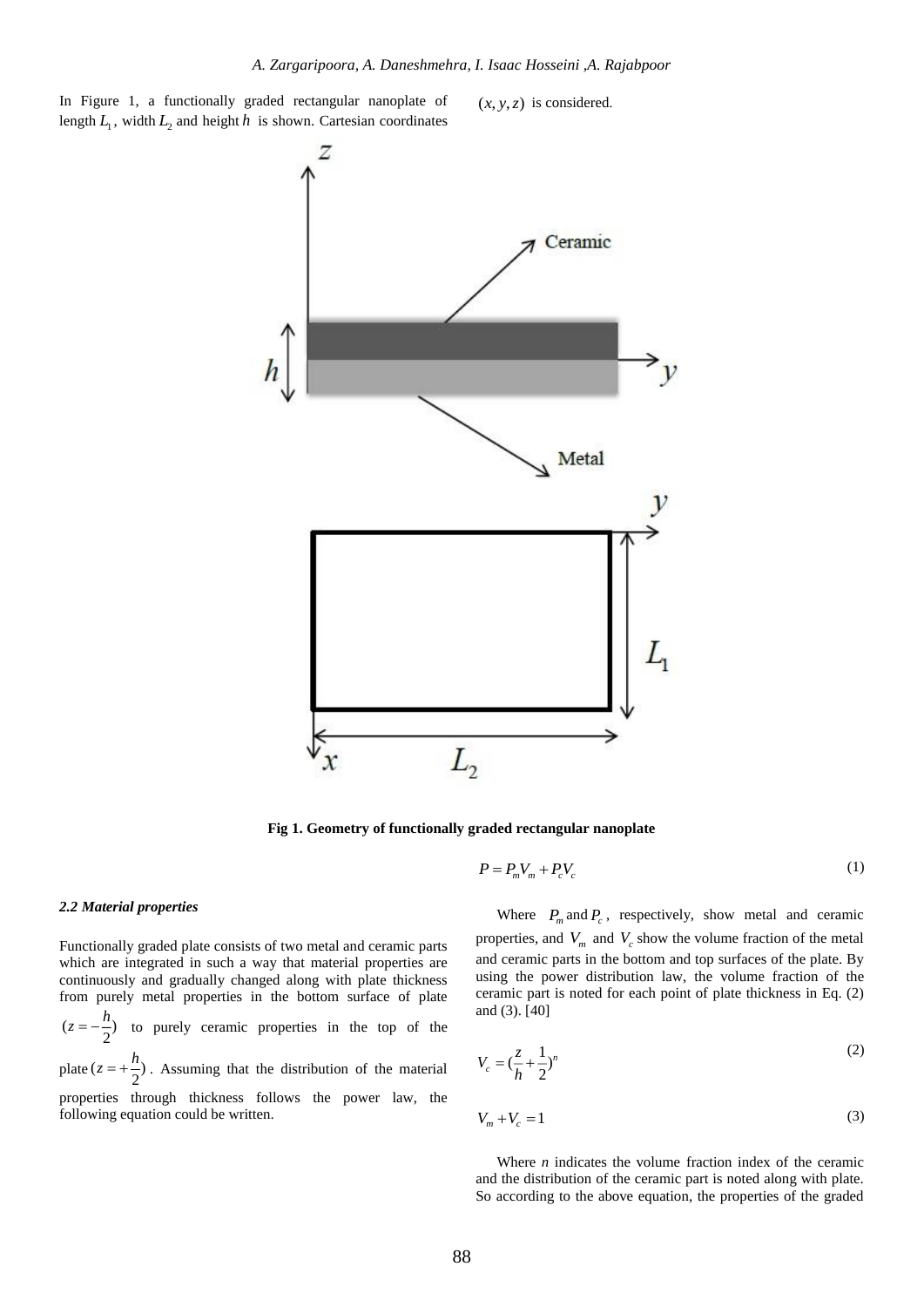materials is a function of  $E$ , Young modulus and unit mass of volume  $\rho$ , along with the plate thickness as shown in the following equations.

$$
E(z) = (E_c - E_m)V_c + E_m
$$
 (4)

$$
\rho(z) = (\rho_c - \rho_m)V_c + \rho_m \tag{5}
$$

#### *2.3 Non-local elasticity theory*

Nonlocal elasticity theory, which was introduced by Eringen [41], is one of the unconventional contemporary theories in that the effects of small scales are applied in the characteristic equations of this theory. In nonlocal theory, the stress tensor at the point x of a physical environment  $\Omega$  is connected to the strain tensor  $\varepsilon$  in the whole of the environment by an integral equation. In other words, the constitutive law of nonlocal theory is

$$
\sigma(x) = \iiint \alpha(|x'-x|, \tau) C \varepsilon(x') dv \tag{6}
$$

Element  $\alpha(|x'-x|, \tau)$  is called the nonlocal modulus and acts as a weight function in this equation.  $|x'-x|$  is the distance between the local point and the nonlocal point.  $C$  is a fourthorder tensor which exists in classical theory, too.  $\tau$  is related to the internal length scale  $(\bar{a})$  and outer length scale  $(l)$  as

$$
\tau = \frac{e_0 \overline{a}}{l} = \sqrt{\frac{\mu}{l^2}}
$$
\n(7)

where  $e_0$  is a physical parameter that has been identified by experimental results, and the parameter  $\mu = (e_0 \overline{a})^2$  is called the small-size parameter.

At last, the form of the structural equation of non-localized elastic theory is as follows.

$$
\left(1 - \mu \nabla^2\right) \sigma = C : \varepsilon \tag{8}
$$

It should be mentioned, when the body is not small, the smallsize parameter is small, and the nonlocal constitutive parameter converges to classical theory.

#### *2.4 The equations of motion*

To achieve the equations of motion of thick plate, displacement fields of third-order theory in Cartesian coordinates were used. [39]

$$
u(x, y, z, t) = u_0(x, y, t) + z\phi_x(x, y, t) - \frac{4z^3}{3h^2} \left(\phi_x + \frac{\partial w_0}{\partial x}\right)
$$
 (9)

$$
v(x, y, z, t) = v_0(x, y, t) + z\phi_y(x, y, t) - \frac{4z^3}{3h^2} \left(\phi_y + \frac{\partial w_0}{\partial y}\right)
$$
 (10)

$$
w(x, y, z, t) = w_0(x, y, t)
$$
\n(11)

Where  $u$ ,  $v$  and  $w$  are the displacements of each point and  $u_0$ ,  $v_0$  and  $w_0$  are the displacement amounts in the middle sheet in the directions x, y and z, respectively. Also  $\phi_x$  and  $\phi_y$ , respectively, show normal rotation perpendicular to the middle of the plate around  $y$  and  $x$  axes. By using the displacement fields discussed earlier, the strain equation could be written as follows:

$$
\varepsilon_{xx} = \frac{\partial u_0(x, y, t)}{\partial x} + z \frac{\partial \phi_x(x, y, t)}{\partial x} - C_1 z^3 \left( \frac{\partial \phi_x}{\partial x} + \frac{\partial^2 w_0}{\partial x^2} \right)
$$
(12)

$$
\varepsilon_{yy} = \frac{\partial v_0(x, y, t)}{\partial y} + z \frac{\partial \phi_y(x, y, t)}{\partial y} - C_1 z^3 \left( \frac{\partial \phi_y}{\partial y} + \frac{\partial^2 w_0}{\partial y^2} \right)
$$
(13)

$$
\varepsilon_{zz} = 0 \tag{14}
$$

$$
\varepsilon_{xy} = \frac{1}{2} \left( \frac{\partial u_0(x, y, t)}{\partial y} + \frac{\partial v_0(x, y, t)}{\partial x} \right)
$$
  
+
$$
z \left( \frac{\partial \phi_x(x, y, t)}{\partial y} + \frac{\partial \phi_y(x, y, t)}{\partial x} \right)
$$
  
-
$$
C_1 z^3 \left( \frac{\partial \phi_x}{\partial y} + 2 \times \frac{\partial^2 w_0}{\partial x \partial y} + \frac{\partial \phi_y}{\partial x} \right)
$$
 (15)

$$
\varepsilon_{xz} = \frac{1}{2} (1 - C_2 z^2) \left( \phi_x + \frac{\partial w_0(x, y, t)}{\partial x} \right)
$$
(16)

$$
\varepsilon_{yz} = \frac{1}{2} (1 - C_2 z^2) \left( \phi_y + \frac{\partial w_0(x, y, t)}{\partial y} \right)
$$
(17)

Where 
$$
C_1 = \frac{4}{3h^2}
$$
 and  $C_2 = 3 \times C_1$ .

The stress-strain relations for the plane stress problem are defined as:

$$
L\begin{Bmatrix} \sigma_{xx} \\ \sigma_{yy} \\ \sigma_{xy} \end{Bmatrix} = \begin{bmatrix} Q_{11} & Q_{12} & 0 \\ Q_{21} & Q_{22} & 0 \\ 0 & 0 & Q_{66} \end{bmatrix} \begin{bmatrix} \varepsilon_{xx} \\ \varepsilon_{yy} \\ \varepsilon_{xy} \end{bmatrix}
$$
(18)  

$$
L\begin{Bmatrix} \sigma_{xz} \\ \sigma_{yz} \end{Bmatrix} = Q_{66} \begin{Bmatrix} \varepsilon_{xz} \\ \varepsilon_{yz} \end{Bmatrix}
$$
(19)

where  $L = 1 - \mu \nabla^2$  and  $Q_{ij}$  are the coefficients of stiffness matrix and defined as follows: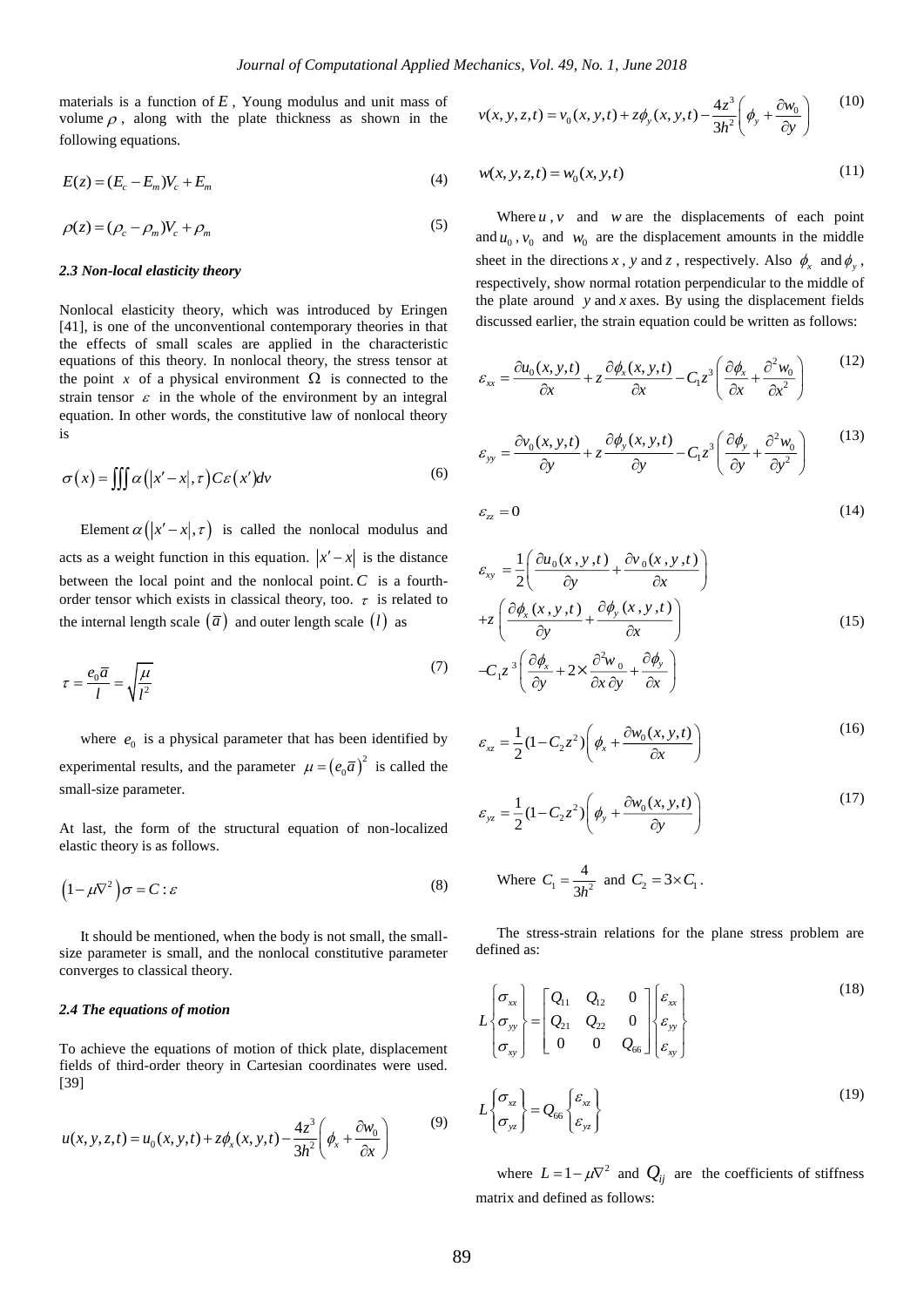$$
Q_{11} = Q_{22} = \frac{E}{1 - v^2}
$$
 (20)

$$
Q_{12} = Q_{21} = \frac{Ev}{1 - v^2}
$$
 (21)

$$
Q_{66} = \frac{E}{2(1+\nu)}\tag{22}
$$

By using displacement field in the Hamilton principle, motion equations based on forces and moments are derived as follows [15]:

$$
\delta u_0 : \frac{\partial N_{xx}}{\partial x} + \frac{\partial N_{xy}}{\partial y} =
$$
\n
$$
L \left( m_0 \frac{\partial^2 u_0}{\partial t^2} + m_1 \frac{\partial^2 \phi_x}{\partial t^2} - c_1 m_3 \frac{\partial^2 \phi_x}{\partial t^2} - c_1 m_3 \frac{\partial^3 w_0}{\partial t^2 \partial x} \right)
$$
\n(23)

$$
\delta v_0 : \frac{\partial N_{yy}}{\partial y} + \frac{\partial N_{xy}}{\partial x} =
$$
\n
$$
L \left( m_0 \frac{\partial^2 v_0}{\partial t^2} + m_1 \frac{\partial^2 \phi_y}{\partial t^2} - c_1 m_3 \frac{\partial^2 \phi_y}{\partial t^2} - c_1 m_3 \frac{\partial^3 w_0}{\partial t^2 \partial y} \right)
$$
\n(24)

$$
Q_{11} = Q_{21} = \frac{Ev}{1 - v^2}
$$
\n
$$
Q_{12} = Q_{21} = \frac{Ev}{1 - v^2}
$$
\n
$$
Q_{66} = \frac{E}{2(1 + v)}
$$
\nBy using displacement field in the Hamilton principle, motion  
equations based on forces and moments are derived as follows\n
$$
\delta u_0 : \frac{\partial N_x}{\partial x} + \frac{\partial N_y}{\partial y} =
$$
\n
$$
L\left(m_0 \frac{\partial^2 u_0}{\partial t^2} + m_1 \frac{\partial^2 \phi}{\partial t^2} - c_1 m_3 \frac{\partial^2 \phi}{\partial t^2} - c_1 m_3 \frac{\partial^3 w_0}{\partial t^2 \partial x}\right)
$$
\n
$$
\delta v_0 : \frac{\partial N_y}{\partial y} + \frac{\partial N_{xy}}{\partial x} =
$$
\n
$$
L\left(m_0 \frac{\partial^2 v_0}{\partial t^2} + m_1 \frac{\partial^2 \phi}{\partial t^2} - c_1 m_3 \frac{\partial^2 \phi}{\partial t^2} - c_1 m_3 \frac{\partial^3 w_0}{\partial t^2 \partial y}\right)
$$
\n
$$
\delta v_0 : c_1 \frac{\partial^2 V_{2x}}{\partial t^2} + m_1 \frac{\partial^2 \phi}{\partial t^2} - c_1 m_3 \frac{\partial^2 \phi}{\partial t^2} - c_1 m_3 \frac{\partial^3 w_0}{\partial t^2 \partial y}\right)
$$
\n
$$
\delta w_0 : c_1 \frac{\partial^2 V_{2x}}{\partial t^2} + 2c_1 \frac{\partial^2 P_{2y}}{\partial x \partial y} + c_1 \frac{\partial^2 P_{2y}}{\partial t^2} + \frac{\partial \overline{Q}_y}{\partial t^2 \partial x} + \frac{\partial \overline{Q}_y}{\partial t^2 \partial y}\right)
$$
\n
$$
\delta w_0 : c_1 \frac{\partial^2 w_0}{\partial t^2} + (c_1 m_4 - c_1^2 m_6) \left(\frac{\partial^2 \phi_x}{\partial t^2 \partial x} + \frac{\partial^3 \phi_y}{\partial t^2 \partial y}\right)
$$
\n
$$
\delta \phi_1 : \frac{\partial \overline{M}_{yx}}{\partial t^2} + \left(c_1 m_4 - c_1^2 m_6\right
$$

$$
\delta \phi_x : \frac{\partial \overline{M}_{xx}}{\partial x} + \frac{\partial \overline{M}_{xy}}{\partial y} + \overline{Q}_x = L \left( (m_1 - c_1 m_3) \frac{\partial^2 u_0}{\partial t^2} + (m_2 - 2c_1 m_4 + c_1^2 m_6) \frac{\partial^2 \phi_x}{\partial t^2} \right) \tag{26}
$$

$$
\delta \phi_y : \frac{\partial \overline{M}_{xy}}{\partial x} + \frac{\partial \overline{M}_{yy}}{\partial y} + \overline{Q}_y = L \left[ \left( m_1 - c_1 m_3 \right) \frac{\partial^2 v_0}{\partial t^2} \left( m_2 - 2 c_1 m_4 + c_1^2 m_6 \right) \frac{\partial^2 \phi_y}{\partial t^2} \right]^{(27)}
$$

Where stress resultants in elastic plate are defined as follows:

$$
N_{\alpha\beta} = \int_{-h/2}^{h/2} \sigma_{\alpha\beta} dz
$$
 Force resultants (28)

$$
M_{\alpha\beta} = \int_{-h/2}^{h/2} \sigma_{\alpha\beta} z dz
$$
 Moment resultants (29)

(30)

$$
P_{\alpha\beta} = \int_{-h/2}^{h/2} \sigma_{\alpha\beta} z^3 dz
$$
 Higher-order moment  
results

$$
Q_{\alpha} = \int_{-h/2}^{h/2} \sigma_{\alpha z} dz
$$
 Transverse force  
results (31)

$$
R_{\alpha} = \int_{-h/2}^{h/2} \sigma_{\alpha z} z^2 dz
$$
 Transverse higher-order force resultants (32)

*M* and  $\overline{Q}$  are

$$
\overline{M}_{\alpha\beta} = M_{\alpha\beta} - c_1 P_{\alpha\beta} \tag{33}
$$

$$
\overline{Q}_{\alpha} = Q_{\alpha} - c_2 R_{\alpha} \tag{34}
$$

And components of *<sup>m</sup>* are

$$
\begin{cases}\nm_0 \\
m_1 \\
m_2 \\
m_3 \\
m_4 \\
m_5 \\
m_6\n\end{cases} = \int_{-h/2}^{h/2} \begin{cases}\nz^0 \\
z^1 \\
z^2 \\
z^3 \\
z^4 \\
z^5 \\
z^6\n\end{cases}
$$
\n(35)

Boundary conditions for the two kinds of boundaries are:

Simply supported boundary condition:

$$
u_0 = v_0 = w_0 = \phi_y = \overline{M}_{xx} = P_{xx} = 0 \to x = 0, a
$$
  
\n
$$
u_0 = v_0 = w_0 = \phi_x = \overline{M}_{yy} = P_{yy} = 0 \to y = 0, b
$$
\n(36)

Clamped boundary condition:

$$
u_0 = v_0 = w_0 = \phi_x = \phi_y = \frac{\partial w_0}{\partial x} = 0 \to x = 0, a
$$
  
\n
$$
u_0 = v_0 = w_0 = \phi_x = \phi_y = \frac{\partial w_0}{\partial y} = 0 \to y = 0, b
$$
\n(37)

#### **3. Solution method**

#### *3.1 Finite element method*

In this section, a system of equations is solved simultaneously with the finite element method (FEM). At first we separate time and spatial dependencies as follows: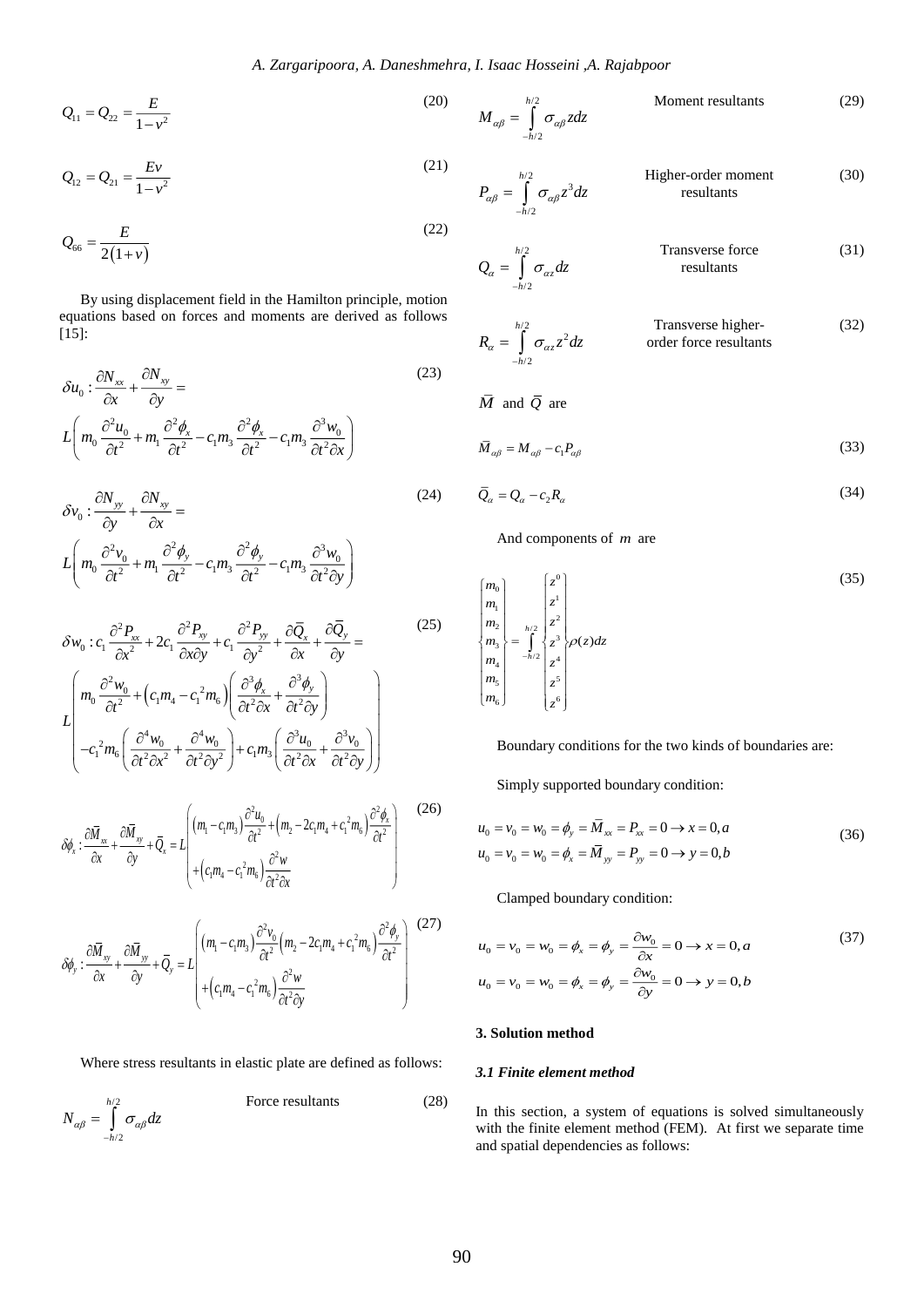$$
\begin{cases}\n u(x, y, t) = \sum_{i=1}^{4} \overline{u}_{i} (t) \psi_{i}^{(1)} u(x, y) \\
 v(x, y, t) = \sum_{i=1}^{4} \overline{v}_{i} (t) \psi_{i}^{(1)} (x, y) \\
 w(x, y, t) = \sum_{i=1}^{12} w_{i} (t) \psi_{i}^{(2)} (x, y) \\
 \varphi_{x} (x, y, t) = \sum_{i=1}^{4} \varphi_{xi} (t) \psi_{i}^{(3)} (x, y) \\
 \varphi_{y} (x, y, t) = \sum_{i=1}^{4} \varphi_{yi} (t) \psi_{i}^{(3)} (x, y)\n\end{cases}
$$
\n(38)

For the deflection along the z-axis,  $w$ , second polynomial interpolation functions (Equation (39)) are chosen, and for other variables, first polynomial interpolation functions (Equation (40)), are chosen, due to the degree of derivations in the equations. These choices are made to prevent shear locking.[42]

$$
\begin{bmatrix}\n\psi_1^{(2)} \\
\psi_2^{(2)} \\
\psi_3^{(2)} \\
\psi_4^{(2)} \\
\psi_5^{(2)} \\
\psi_6^{(2)} \\
\psi_7^{(2)} \\
\psi_8^{(2)} \\
\psi_9^{(2)} \\
\psi_1^{(2)} \\
\psi_2^{(2)} \\
\psi_4^{(2)} \\
\psi_5^{(2)} \\
\psi_6^{(2)} \\
\psi_7^{(2)} \\
\psi_8^{(2)} \\
\psi_9^{(2)} \\
\psi_1^{(2)} \\
\psi_1^{(2)} \\
\psi_1^{(2)} \\
\psi_1^{(2)} \\
\psi_2^{(2)} \\
\psi_1^{(2)} \\
\psi_1^{(2)} \\
\psi_2^{(2)} \\
\psi_1^{(2)} \\
\psi_2^{(2)} \\
\psi_3^{(2)} \\
\psi_4^{(2)} \\
\psi_5^{(1)} \\
\psi_6^{(1)} \\
\psi_7^{(2)} \\
\psi_8^{(1)} \\
\psi_9^{(1)} \\
\psi_1^{(2)} \\
\psi_2^{(2)} \\
\psi_3^{(2)} \\
\psi_4^{(1)} \\
\psi_5^{(1)} \\
\psi_6^{(1)} \\
\psi_7^{(1)} \\
\psi_8^{(1)} \\
\psi_9^{(1)} \\
\psi_1^{(2)} \\
\psi_2^{(2)} \\
\psi_3^{(1)} \\
\psi_4^{(1)} \\
\psi_5^{(1)} \\
\psi_6^{(1)} \\
\psi_7^{(2)} \\
\psi_8^{(1)} \\
\psi_9^{(1)} \\
\psi_1^{(2)} \\
\psi_2^{(2)} \\
\psi_3^{(1)} \\
\psi_4^{(1)} \\
\psi_5^{(1)} \\
\psi_6^{(1)} \\
\psi_7^{(1)} \\
\psi_8^{(1)} \\
\psi_9^{(1)} \\
\psi_1^{(2)} \\
\psi_1^{(2)} \\
\psi_2^{(1)} \\
\psi_3^{(1)} \\
\psi_4^{(1)} \\
\psi_5^{(1)} \\
\psi_6^{(1)} \\
\psi_7^{(1)} \\
\psi_8^{(1)} \\
\psi_9^{(1)} \\
\psi_9^{(1)} \\
\psi_1^{(2)} \\
\psi_1^{(2)} \\
\psi_2^{(1)} \\
\psi_3^{(1)} \\
\psi_4^{(1)} \\
\psi_5^{(1)} \\
\psi_6^{(1)} \\
\psi_7^{(1)} \\
\psi_8^{(1)} \\
\psi_9^{(1)} \\
\psi_9^{(1)} \\
\psi_1^{(
$$

$$
\begin{Bmatrix} \psi_1^{(1)} \\ \psi_2^{(1)} \\ \psi_3^{(1)} \\ \psi_4^{(1)} \end{Bmatrix} = \begin{Bmatrix} \psi_1^{(3)} \\ \psi_2^{(3)} \\ \psi_3^{(3)} \\ \psi_4^{(3)} \end{Bmatrix} = \begin{Bmatrix} \frac{1}{4} (1 - \zeta)(1 - \eta) \\ \frac{1}{4} (1 + \zeta)(1 - \eta) \\ \frac{1}{4} (1 + \zeta)(1 + \eta) \\ \frac{1}{4} (1 - \zeta)(1 + \eta) \end{Bmatrix}
$$
(40)

Using the Galerkin method, equations (17) to (21) are multiplied in  $\psi^{(1)}$ ,  $\psi^{(2)}$  and  $\psi^{(3)}$  and the integral is taken through the thickness of the plate. By using integration by parts and

arranging the results, the matrices of stiffness and mass are as follows:

$$
K^{e} = \begin{bmatrix} [k_{11}]_{4\times4} & [k_{12}]_{4\times4} & [k_{13}]_{4\times12} & [k_{14}]_{4\times4} & [k_{15}]_{4\times4} \\ [k_{21}]_{4\times4} & [k_{22}]_{4\times4} & [k_{23}]_{4\times12} & [k_{24}]_{4\times4} & [k_{24}]_{4\times4} \\ [k_{31}]_{12\times4} & [k_{32}]_{12\times4} & [k_{33}]_{12\times12} & [k_{34}]_{12\times4} & [k_{35}]_{12\times4} \\ [k_{41}]_{4\times4} & [k_{42}]_{4\times4} & [k_{43}]_{4\times12} & [k_{44}]_{4\times4} & [k_{45}]_{4\times4} \\ [k_{51}]_{4\times4} & [k_{52}]_{4\times4} & [k_{53}]_{4\times12} & [k_{54}]_{4\times4} & [k_{55}]_{4\times4} \end{bmatrix}
$$
\n
$$
M^{e} = \begin{bmatrix} [m_{11}]_{4\times4} & [m_{12}]_{4\times4} & [m_{13}]_{4\times12} & [m_{14}]_{4\times4} & [m_{15}]_{4\times4} \\ [m_{21}]_{4\times4} & [m_{22}]_{4\times4} & [m_{23}]_{4\times12} & [m_{24}]_{4\times4} & [m_{24}]_{4\times4} \\ [m_{31}]_{12\times4} & [m_{32}]_{12\times4} & [m_{33}]_{12\times12} & [m_{34}]_{12\times4} & [m_{35}]_{12\times4} \\ [m_{41}]_{4\times4} & [m_{42}]_{4\times4} & [m_{43}]_{4\times12} & [m_{44}]_{4\times4} & [m_{45}]_{4\times4} \\ [m_{51}]_{4\times4} & [m_{52}]_{4\times4} & [m_{53}]_{4\times12} & [m_{54}]_{4\times4} & [m_{55}]_{4\times4} \end{bmatrix}
$$
\n(42)

Each component of the above matrices and the vector is presented in Appendix A.

#### **4. Results and discussion**

Here, free vibration analysis of FG nanoplates based on the thirdorder shear deformation plate theory is studied and numerical results are achieved for different boundary conditions by using the finite element method. For the validation of results, the natural frequencies of the nanoplates are compared with the results of Aghababaei and Reddy's study[15]. Also the values of the dimensionless frequencies for FG rectangular nanoplates are compared with Ref [43]. In addition the influence of different parameters, such as nonlocal parameter  $(\mu)$ , aspect ratio  $(\eta = \frac{a}{b})$  $\eta = \frac{a}{b}$ ) and aspect of length to thickness ( $\delta = \frac{h}{a}$  $\delta = \frac{a}{a}$ ) of nanoplate

are assessed.

The values of material properties for FGM nanoplates are listed in table 1.Also, the dimensionless frequency and frequency ratio is defined as follow:

$$
\overline{\omega} = \omega h \sqrt{\frac{\rho_c}{G_c}} \tag{43}
$$

$$
Fr = \frac{\overline{\omega_{NL}}}{\overline{\omega_L}}\tag{44}
$$

In which  $\overline{\omega}_L$  is dimensionless frequency when  $\mu = 0$ .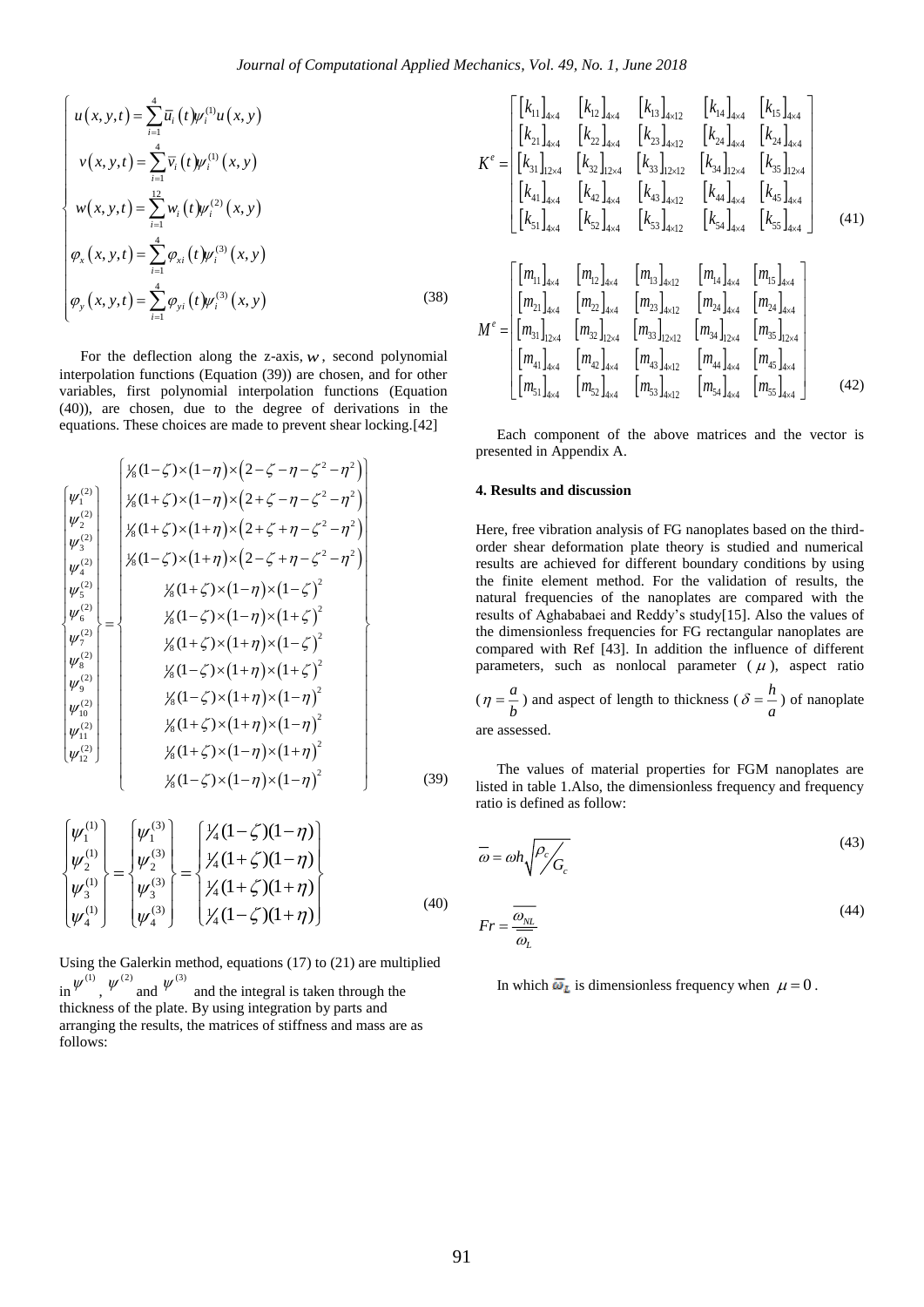**Table 1.** The material properties of FG nanoplate

| <b>Materials</b>               | <b>Properties</b> |                        |     |  |  |  |
|--------------------------------|-------------------|------------------------|-----|--|--|--|
|                                | $E$ (Gpa)         | $\rho(\frac{Kg}{m^3})$ | v   |  |  |  |
| <b>SUS 304</b>                 | 201.04            | 8166                   | 0.3 |  |  |  |
| Si <sub>3</sub> N <sub>4</sub> | 348.46            | 2370                   | 0.3 |  |  |  |

Dimensionless natural frequency values are used in the present study for simply supported boundary conditions when the nanoplates are compared with obtained values by Aghababaei and Reddy [15] in table 2.

**Table 2.** Comparison of dimensionless frequency  $\omega = \omega h \sqrt{\frac{\rho}{G}}$ for a simply supported nanoplate with Aghababaei and Reddy

| η              | $\delta$ | $\mu$            | Present | $[15]$ |
|----------------|----------|------------------|---------|--------|
|                |          |                  |         |        |
| $\overline{1}$ | 10       | $\overline{0}$   | 0.0930  | 0.0935 |
| $\mathbf{1}$   | 10       | $\mathbf 1$      | 0.0850  | 0.0854 |
| $\mathbf{1}$   | 10       | $\sqrt{2}$       | 0.0788  | 0.0791 |
| $\mathbf{1}$   | 20       | $\overline{0}$   | 0.0239  | 0.0239 |
| $\mathbf{1}$   | 20       | $\mathbf 1$      | 0.0218  | 0.0218 |
| $\mathbf{1}$   | 20       | $\sqrt{2}$       | 0.0202  | 0.0202 |
| $\sqrt{2}$     | 10       | $\boldsymbol{0}$ | 0.0589  | 0.0591 |
| $\overline{c}$ | 10       | $\mathbf{1}$     | 0.0556  | 0.0557 |
| $\sqrt{2}$     | $10\,$   | $\sqrt{2}$       | 0.0527  | 0.0529 |
| $\sqrt{2}$     | $20\,$   | $\boldsymbol{0}$ | 0.0150  | 0.0150 |
| $\mathfrak{2}$ | $20\,$   | $\mathbf 1$      | 0.0141  | 0.0141 |
| $\overline{c}$ | 20       | $\mathbf{2}$     | 0.0134  | 0.0134 |

The results show that deviation between our results and Aghababaei and Reddy's results is less than 1%.

In table 3, the dimensionless frequencies are compared with Ref [43] for simply supported and clamped FG nanoplates. As it is observed, the results obtained with the finite element method have considerable accuracy, as they are very close to the values obtained by reference.

The dimensionless frequencies of FG nanoplate for different nonlocal parameters, the power law index, and the mode number are listed in tables 4–8. Also, all combinations of simply supported and clamped boundary conditions are considered.

**Table 3**. Comparison of dimensionless frequency *c*  $\overline{\omega} = \omega h \sqrt{\frac{\rho_c}{G_c}}$  for FG square nanoplate  $(\eta = 1, \delta = 0.1, n = 5)$ 

| ВC          | Method  | <b>Dimensionless Frequency</b> |           |           |  |  |
|-------------|---------|--------------------------------|-----------|-----------|--|--|
|             |         |                                |           |           |  |  |
|             |         | $\mu = 0$                      | $\mu = 1$ | $\mu = 2$ |  |  |
|             |         |                                |           |           |  |  |
| <b>SSSS</b> | Present | 0.0444                         | 0.0405    | 0.0376    |  |  |
|             |         |                                |           |           |  |  |
|             | [43]    | 0.0441                         | 0.0403    | 0.0374    |  |  |
| $\bf CCCC$  | Present | 0.0753                         | 0.0677    | 0.0620    |  |  |
|             |         |                                |           |           |  |  |
|             | $[43]$  | 0.0758                         | 0.0682    | 0.0624    |  |  |
|             |         |                                |           |           |  |  |

**Table 4.** Dimensionless frequency  $\omega = \omega h \sqrt{\frac{\rho}{g}}$  $\overline{\omega} = \omega h \sqrt{\frac{\rho_c}{G_c}}$  for FG SSSS square nanoplate  $(\eta = 1, \delta = 0.1)$ 

| <b>Nonlocal</b><br>parameter | Power law<br>index | <b>Dimensionless Frequency</b> |        |        |        |
|------------------------------|--------------------|--------------------------------|--------|--------|--------|
|                              |                    | Mode1                          | Mode 2 | Mode 3 | Mode 4 |
|                              | $n=0$              |                                |        |        |        |
| $\mu = 0$                    |                    | 0.0930                         | 0.2225 | 0.2225 | 0.3407 |
| $\mu = 1$                    |                    | 0.0850                         | 0.1820 | 0.1820 | 0.2547 |
| $\mu = 2$                    |                    | 0.0788                         | 0.1578 | 0.1578 | 0.2122 |
|                              | $n=1$              |                                |        |        |        |
| $\mu = 0$                    |                    | 0.0552                         | 0.1310 | 0.1310 | 0.2008 |
| $\mu = 1$                    |                    | 0.0504                         | 0.1072 | 0.1072 | 0.1501 |
| $\mu = 2$                    |                    | 0.0467                         | 0.0930 | 0.0930 | 0.1250 |
|                              | $n=5$              |                                |        |        |        |
| $\mu = 0$                    |                    | 0.0444                         | 0.1052 | 0.1052 | 0.1608 |
| $\mu = 1$                    |                    | 0.0405                         | 0.0861 | 0.0861 | 0.1202 |
| $\mu = 2$                    |                    | 0.0376                         | 0.0747 | 0.0747 | 0.1002 |
|                              |                    |                                |        |        |        |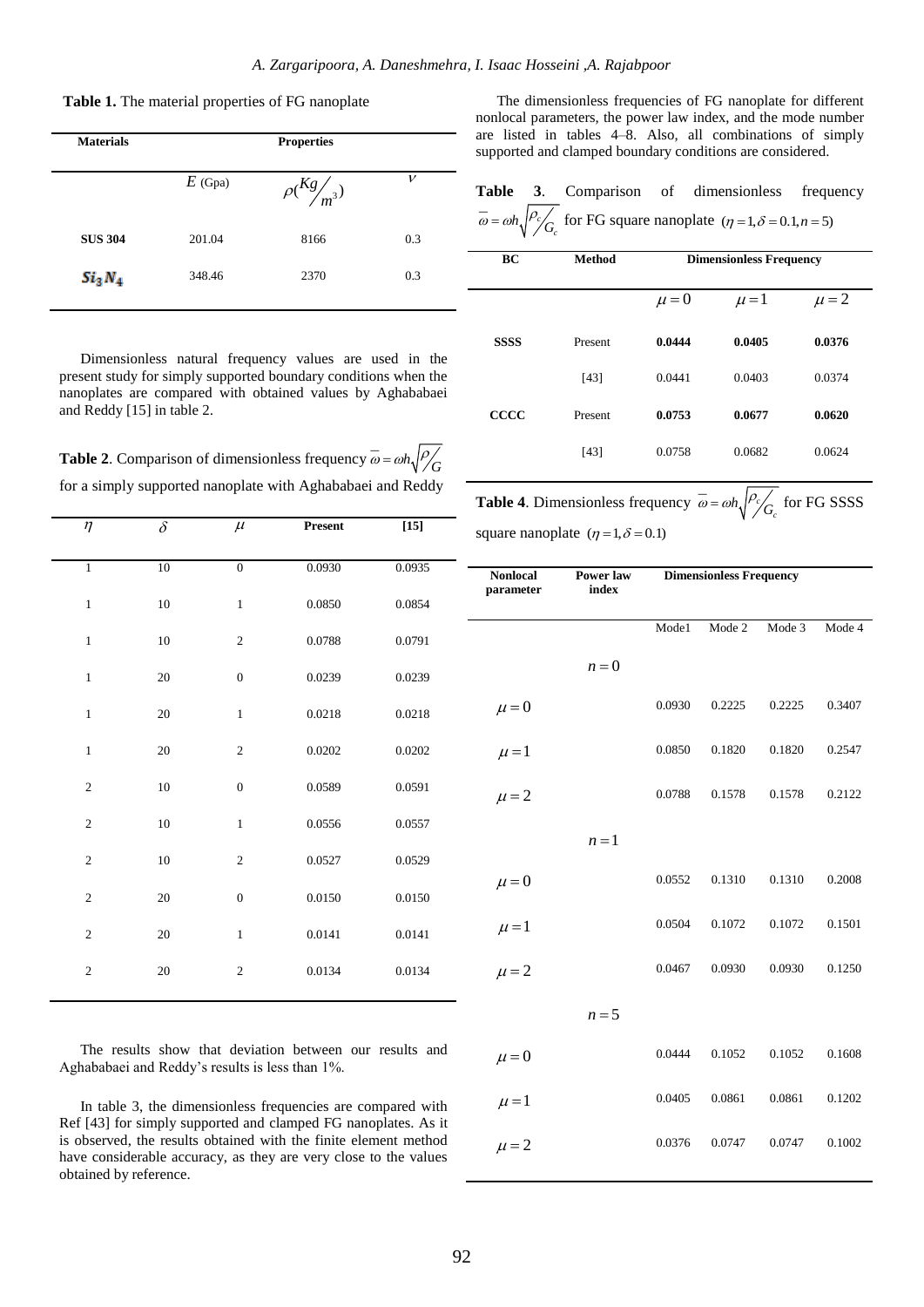**Table 5.**Dimensionless frequency  $\omega = \omega h \sqrt{\frac{\rho_c}{g}}$  $\overline{\omega} = \omega h \sqrt{\frac{\rho_c}{G_c}}$  for FG SCSS square nanoplate  $(\eta = 1, \delta = 0.1)$ 

| <b>Nonlocal</b>                     | Power     |        | <b>Dimensionless</b> |        |        |  |
|-------------------------------------|-----------|--------|----------------------|--------|--------|--|
| parameter                           | law index |        | Frequency            |        |        |  |
|                                     |           | Mode 1 | Mode 2               | Mode 3 | Mode 4 |  |
|                                     | $n=0$     |        |                      |        |        |  |
| $\mu = 0$<br>$\mu = 1$              |           | 0.1095 | 0.2305               | 0.2561 | 0.3627 |  |
|                                     |           | 0.0995 | 0.1881               | 0.2077 | 0.2695 |  |
| $\mu = 2$                           |           | 0.0919 | 0.1629               | 0.1792 | 0.2239 |  |
|                                     | $n=1$     |        |                      |        |        |  |
|                                     |           | 0.0647 | 0.1357               | 0.1509 | 0.2137 |  |
| $\mu = 0$<br>$\mu = 1$              |           | 0.0588 | 0.1108               | 0.1223 | 0.1588 |  |
| $\mu = 2$                           |           | 0.0543 | 0.0959               | 0.1056 | 0.1319 |  |
|                                     | $n=5$     |        |                      |        |        |  |
|                                     |           | 0.0520 | 0.1089               | 0.1208 | 0.1708 |  |
| $\mu = 0$<br>$\mu = 1$<br>$\mu = 2$ |           | 0.0473 | 0.0889               | 0.0980 | 0.1270 |  |
|                                     |           | 0.0436 | 0.0770               | 0.0845 | 0.1055 |  |

**Table 7.** Dimensionless frequency  $\omega = \omega h_s \rho$  $\overline{\omega} = \omega h \sqrt{\frac{\rho_c}{G_c}}$  for FG SCCC square nanoplate  $(\eta = 1, \delta = 0.1)$ 

| Nonlocal<br>paramet | Power<br>law | <b>Dimensionless Frequency</b> |        |        |        |  |
|---------------------|--------------|--------------------------------|--------|--------|--------|--|
| er                  | index        |                                |        |        |        |  |
|                     |              | Mode 1                         | Mode 2 | Mode 3 | Mode 4 |  |
|                     | $n=0$        |                                |        |        |        |  |
| $\mu = 0$           |              | 0.1428                         | 0.2719 | 0.2983 | 0.4066 |  |
| $\mu = 1$           |              | 0.1288                         | 0.2195 | 0.2393 | 0.2985 |  |
| $\mu = 2$           |              | 0.1182                         | 0.1889 | 0.2052 | 0.2468 |  |
|                     | $n=1$        |                                |        |        |        |  |
| $\mu = 0$           |              | 0.0842                         | 0.1602 | 0.1758 | 0.2395 |  |
| $\mu = 1$           |              | 0.0759                         | 0.1292 | 0.1409 | 0.1758 |  |
| $\mu = 2$           |              | 0.0697                         | 0.1112 | 0.1208 | 0.1453 |  |
|                     | $n=5$        |                                |        |        |        |  |
| $\mu = 0$           |              | 0.0675                         | 0.1280 | 0.1401 | 0.1908 |  |

**Table 6.** Dimensionless frequency  $\omega = \omega h_s \Big|_{s}^{p_c}$ SCSC square nanoplate  $(\eta = 1, \delta = 0.1)$ 

| <b>Nonlocal</b><br>parameter | Power<br>law index | <b>Dimensionless Frequency</b> |        |        |        |
|------------------------------|--------------------|--------------------------------|--------|--------|--------|
|                              |                    | Mode 1                         | Mode 2 | Mode 3 | Mode 4 |
|                              | $n=0$              |                                |        |        |        |
| $\mu = 0$                    |                    | 0.1307                         | 0.2406 | 0.2921 | 0.3871 |
| $\mu = 1$                    |                    | 0.1185                         | 0.1960 | 0.2350 | 0.2860 |
| $\mu = 2$                    |                    | 0.1092                         | 0.1695 | 0.2018 | 0.2371 |
|                              | $n=1$              |                                |        |        |        |
| $\mu = 0$                    |                    | 0.0771                         | 0.1416 | 0.1722 | 0.2280 |
| $\mu = 1$                    |                    | 0.0699                         | 0.1154 | 0.1384 | 0.1684 |
| $\mu = 2$                    |                    | 0.0644                         | 0.0998 | 0.1189 | 0.1396 |
|                              | $n=5$              |                                |        |        |        |
| $\mu = 0$                    |                    | 0.0618                         | 0.1135 | 0.1373 | 0.1819 |
| $\mu = 1$                    |                    | 0.0560                         | 0.0925 | 0.1105 | 0.1345 |
| $\mu = 2$                    |                    | 0.0516                         | 0.0800 | 0.0949 | 0.1115 |
|                              |                    |                                |        |        |        |

**Table 8.** Dimensionless frequency  $\omega = \omega h_s \rho_g$  $\overline{\omega} = \omega h \sqrt{\frac{\rho_c}{G_c}}$  for FG CCCC square nanoplate  $(\eta = 1, \delta = 0.1)$ 

| <b>Nonlocal</b><br>parameter | <b>Power</b><br>law<br>index | <b>Dimensionless Frequency</b> |        |        |        |  |
|------------------------------|------------------------------|--------------------------------|--------|--------|--------|--|
|                              |                              | Mode 1                         | Mode 2 | Mode 3 | Mode 4 |  |
|                              | $n=0$                        |                                |        |        |        |  |
| $\mu = 0$                    |                              | 0.1597                         | 0.3061 | 0.3061 | 0.4286 |  |
| $\mu = 1$                    |                              | 0.1436                         | 0.2450 | 0.2450 | 0.3129 |  |
| $\mu = 2$                    |                              | 0.1315                         | 0.2099 | 0.2099 | 0.2580 |  |
|                              | $n=1$                        |                                |        |        |        |  |
| $\mu = 0$                    |                              | 0.0941                         | 0.1804 | 0.1804 | 0.2525 |  |
| $\mu = 1$                    |                              | 0.0846                         | 0.1443 | 0.1443 | 0.1842 |  |
| $\mu = 2$                    |                              | 0.0774                         | 0.1236 | 0.1236 | 0.1518 |  |
|                              | $n=5$                        |                                |        |        |        |  |
| $\mu = 0$                    |                              | 0.0753                         | 0.1437 | 0.1437 | 02008  |  |
| $\mu = 1$                    |                              | 0.0677                         | 0.1151 | 0.1151 | 0.1467 |  |
| $\mu = 2$                    |                              | 0.0620                         | 0.0987 | 0.0987 | 0.1210 |  |

Figure 2 shows the changes of dimensionless frequency for an FG simply supported nanoplate based on the changes of nonlocal parameters for different power law index values. In this figure, it is observed that by increasing the nonlocal parameters and the power law index, non-dimensional frequency decreases. It is found that for the lower power law index, the value of dimensionless frequency is higher, because by increasing the power law index, the property of the plate reaches to metal, and so its stiffness decreases. Thus, for a higher power law index, the value of the dimensionless frequency is lower.

In figure 3, the effects of plate thickness on frequency ratio for different values of nonlocal parameters areshown. It is observed that by increasing plate thickness, there is no change in the frequency ratio.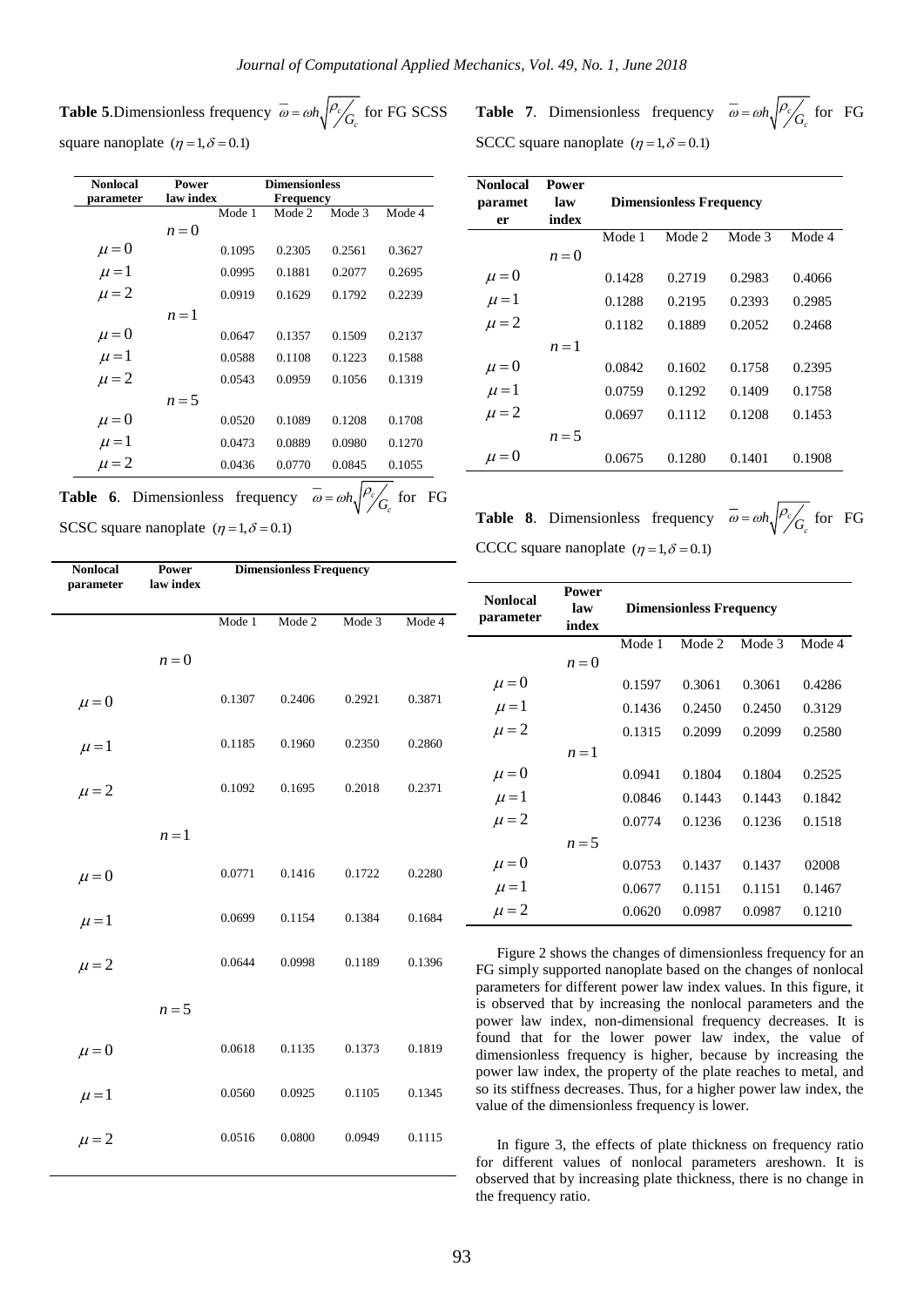

**Figure 2.** Effect of nonlocal parameter on dimensionless frequency for a FG simply supported nanoplate for different power law index  $(\eta = 1, \delta = 0.1)$ 



**Figure 3**. Effect of thickness to length ratio on frequency ratio for a FG simply supported nanoplate for different nonlocal parameters  $(\eta = 1, n = 5)$ 

In figure 4, the effects of the aspect ratio on non-dimensional frequency for different values of nonlocal parameters are shown. It is observed that by increasing the aspect ratio, the frequency increases for all nonlocal parameters. It is clear that for the higher aspect ratios, the influence of the nonlocal parameters increases.

Figure 5 illustrates the effect of the nonlocal parameter on the frequency ratio for different modes of vibration for the clamped boundary condition. It is found that for higher mode numbers, the effect of the nonlocal parameter becomes more noticeable.

Figure 6 shows the effects of nonlocal parameters on the frequency ratio for different boundary conditions. It is found that size-dependent behavior is the greatest for the clamped boundary condition and the least for the simply supported boundary condition. Also, the size dependency increases by increasing the nonlocal parameter.



**Figure 4**. Effect of aspect ratio on dimensionless frequency for a FG simply supported nanoplate for different nonlocal parameters  $(n = 5, \delta = 0.1)$ 



**Figure 5** Effect of nonlocal parameter on frequency ratio for a FG clamped nanoplate for different mode numbers  $(n = 5, \delta = 0.1, \eta = 2)$ 

Figure 7 shows the variation of dimensionless frequencies for FG nanoplates based on the changes of the power law index for different boundary conditions. It is obvious that by using stiffer boundary conditions at the edges, the dimensionless frequency will increase.

The variation of the dimensionless frequency of the FG clamped nanoplate with the power law index for different nonlocal parameters is shown in figure 8. This figure shows that increasing the power law index causes the dimensionless frequency to decrease for all nonlocal parameters. Also, by increasing the power law index, the dimensionless frequency converges to a specific value—the metallic plate frequency.

The effect of the aspect ratio on the frequency ratio for an FG nanoplate for different boundary conditions is shown in figure 9. It is clear that by increasing the aspect ratio of the plate, the frequency ratio decreases for all boundary conditions. Also, the effect of the aspect ratio is considerably more for the clamped boundary condition.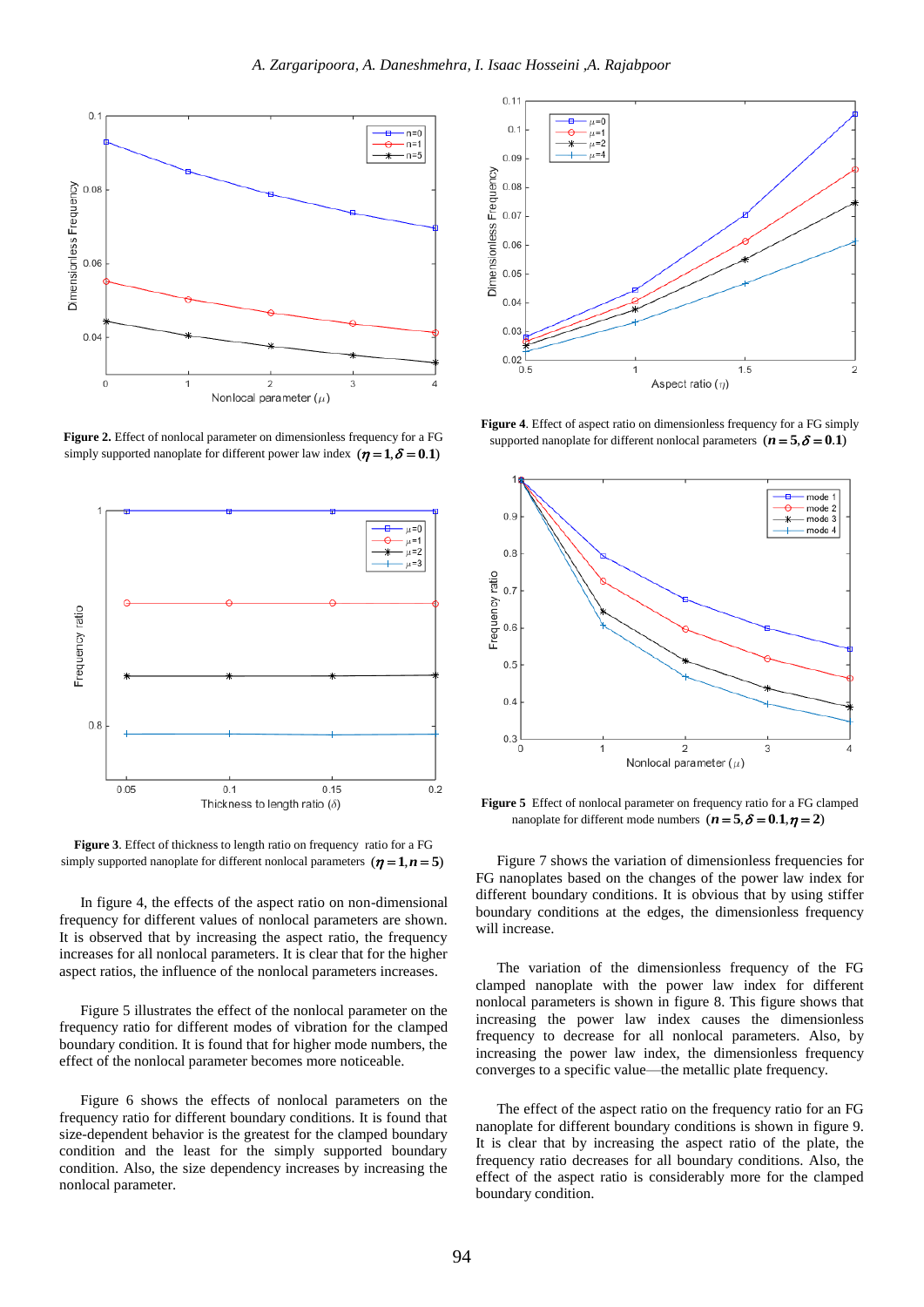

Figure 6 Effect of nonlocal parameter on frequency ratio for a FG square nanoplate for different boundary conditions  $(n = 5, \delta = 0.1)$ 



**Figure 7** Effect of power law index on dimensionless frequency for a FG square nanoplate for different boundary conditions  $(\delta = 0.1, \mu = 1)$ 



**Figure 8**. Effect of power law index on dimensionless frequency for a FG clamped nanoplate for different nonlocal parameters  $(\delta = 0.1, \eta = 1)$ 



**Figure 9** Effect of aspect ratio on frequency ratio for a FG nanoplate for different boundary conditions  $(\delta = 0.1, \mu = 1, n = 5)$ 

#### **5. Conclusion**

This paper presents an analysis of free vibration of FG nanoplate based on higher-order shear deformation plate theory using the finite element method. For implementing small-size effects, nonlocal theory is used. Dimensionless frequencies of the nanoplates are compared with the results of Aghababaei and Reddy's study, and the dimensionless frequencies for FG rectangular nanoplates are compared with available results by Ref [43];excellent agreement is observed. . In future works, these results can be an excellent database to verify approximate or analytical solutions. Also the influence of different parameters, such as nonlocal parameters, aspect ratio and aspect of length to thickness of nanoplate, are discussed. It was observed that:

- By increasing the nonlocal parameter and the power law index, non-dimensional frequency will decrease.
- By increasing the thickness of the nanoplate, there is no change in frequency ratio.
- By increasing the aspect ratio of the FG nanoplate, the frequency will increase for all nonlocal parameters.
- For higher mode numbers the effect of nonlocal parameter becomes more noticeable.
- The size-dependent behavior is the greatest for the clamped boundary condition and the least for the simply supported boundary condition
- By increasing the power law index, frequency will decrease for all boundary conditions.
- Dimensionless frequency increases by increasing the constraints at the edge.
- By increasing the aspect ratio of the FG nanoplate, the frequency ratio decreases for all boundary conditions.
- By increasing the power law index, the dimensionless frequency decreases for all nonlocal parameters.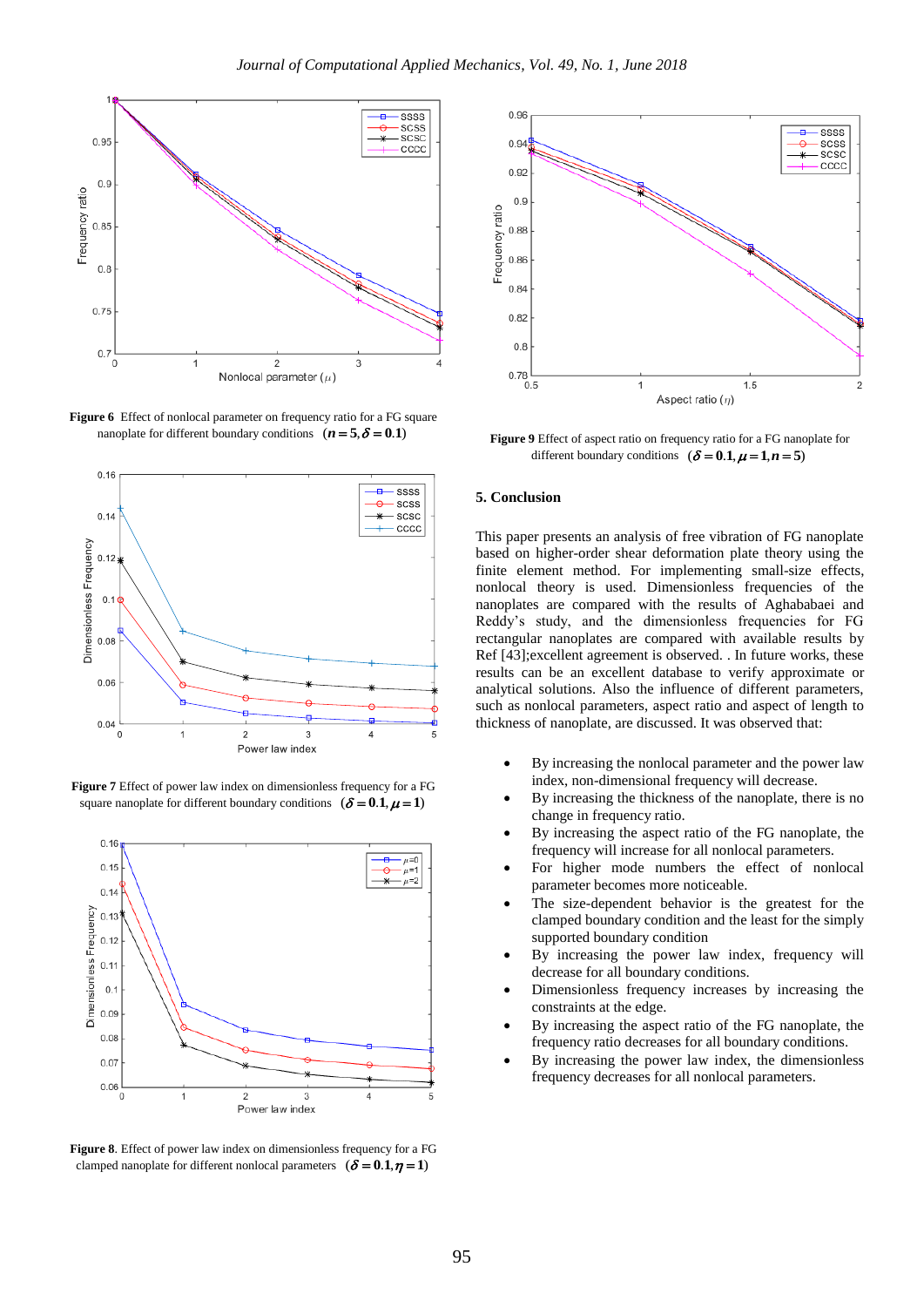### **6. Appendix A. Components of Finite Element Method Matrixes**

Each component of stiffness and mass matrixes and force vector that have been discussed in solution method part are given below. The parameters that have been used in this matrixes are:

$$
\begin{pmatrix} a_0 \\ a_1 \\ a_2 \\ a_3 \\ a_4 \\ a_6 \end{pmatrix} = \frac{\frac{h}{2}}{\frac{2}{2}} Q_{11} \begin{pmatrix} 1 \\ z \\ z^2 \\ z^3 \\ z^4 \\ z^4 \\ z^6 \end{pmatrix} dz
$$

0

*b*

 $\begin{bmatrix} 1 \\ 2 \\ 3 \\ 3 \end{bmatrix} = \int_{h}^{\frac{h}{2}} Q_{22} \begin{bmatrix} z^2 \\ z^3 \\ z^3 \end{bmatrix}$ 

 $\begin{bmatrix} b_2 \\ b_3 \end{bmatrix} = \int_{b}^{2} Q_{22} \begin{bmatrix} z^2 \\ z^3 \end{bmatrix} dz$ 

*h*

ſ

*b z*

 $[b_0]$   $[1]$  $\begin{bmatrix} 0 \\ L \end{bmatrix}$   $\begin{bmatrix} 0 \\ L \end{bmatrix}$  $\left| \begin{array}{c|c} b_1 & h \\ h & \end{array} \right| \left| \begin{array}{c|c} z \\ z \end{array} \right|$  $\begin{Bmatrix} b_2 \\ b_3 \end{Bmatrix} = \begin{bmatrix} \frac{1}{2} & \frac{1}{2} \\ \frac{1}{2} & \frac{1}{2} \end{bmatrix} z^2$ 

1

 $\vert z \vert$   $\vert z^4$  $\begin{bmatrix} 6 \end{bmatrix}$   $\begin{bmatrix} z^6 \end{bmatrix}$ 

 $\begin{bmatrix} b_3 \\ b_4 \\ b_6 \end{bmatrix}$   $\begin{bmatrix} b_3 \\ -b_2 \\ 2 \\ c_6 \end{bmatrix}$   $\begin{bmatrix} z^3 \\ z^4 \\ z^6 \end{bmatrix}$ 

*h*

 $b_4$   $\begin{array}{ccc} & 2 & \ \end{array}$   $\begin{array}{ccc} & 2 & \ \end{array}$  $b_6$  |  $z$ 

$$
\begin{pmatrix} d_0 \\ d_1 \\ d_2 \\ d_3 \\ d_4 \\ d_6 \end{pmatrix} = \frac{\frac{h}{2}}{\frac{h}{2}} Q_{22} \begin{pmatrix} 1 \\ z \\ z^2 \\ z^3 \\ z^4 \\ z^4 \\ z^6 \end{pmatrix} dz
$$
\n(a3)

Where

(a1) 
$$
Q_{11} = Q_{22} = \frac{E}{1 - v^2}
$$
 (a4)

$$
Q_{12} = Q_{21} = \frac{Ev}{1 - v^2}
$$
 (a5)

$$
Q_{66} = \frac{E}{2(1+\nu)}
$$
 (a6)

Then the each component of the Matrixes and vector are

$$
k_{11}^{ij} = \int_{\Omega_e} \left( a_0 \frac{\partial \psi_i^{(1)}}{\partial x} \frac{\partial \psi_j^{(1)}}{\partial x} + d_0 \frac{\partial \psi_i^{(1)}}{\partial y} \frac{\partial \psi_j^{(1)}}{\partial y} \right) dx dy \tag{a7}
$$

(a2)

$$
k_{12}^{ij} = \int_{\Omega_e} \left( b_0 \frac{\partial \psi_i^{(1)}}{\partial x} \frac{\partial \psi_j^{(1)}}{\partial y} + d_0 \frac{\partial \psi_i^{(1)}}{\partial y} \frac{\partial \psi_j^{(1)}}{\partial x} \right) dx dy
$$
 (a8)

$$
k_{13}^{ij} = \int_{\Omega_e} -c_1 \left( a_3 \frac{\partial \psi_i^{(1)}}{\partial x} \frac{\partial^2 \psi_j^{(2)}}{\partial x^2} + b_3 \frac{\partial \psi_i^{(1)}}{\partial x} \frac{\partial^2 \psi_j^{(2)}}{\partial y^2} + 2 d_3 \frac{\partial \psi_i^{(1)}}{\partial x} \frac{\partial^2 \psi_j^{(2)}}{\partial x \partial y} \right) dxdy \tag{a9}
$$

$$
k_{14}^{ij} = \int_{\Omega_{\epsilon}} \left[ \left( a_1 - c_1 a_3 \right) \frac{\partial \psi_i^{(1)}}{\partial x} \frac{\partial \psi_j^{(3)}}{\partial x} + \left( d_1 - c_3 a_3 \right) \frac{\partial \psi_i^{(1)}}{\partial y} \frac{\partial \psi_j^{(3)}}{\partial y} \right] dx dy \tag{a10}
$$

$$
k_{15}^{ij} = \int_{\Omega_e} \left[ \left( b_1 - c_1 b_3 \right) \frac{\partial \psi_i^{(1)}}{\partial x} \frac{\partial \psi_j^{(3)}}{\partial y} + \left( d_1 - c_3 d_3 \right) \frac{\partial \psi_i^{(1)}}{\partial y} \frac{\partial \psi_j^{(3)}}{\partial x} \right] dx dy \tag{a11}
$$

$$
k_{21}^{ij} = \int_{\Omega_e} \left( b_0 \frac{\partial \psi_i^{(1)}}{\partial y} \frac{\partial \psi_j^{(1)}}{\partial x} + d_0 \frac{\partial \psi_i^{(1)}}{\partial x} \frac{\partial \psi_j^{(1)}}{\partial y} \right) dx dy
$$
 (a12)

$$
k_{22}^{ij} = \int_{\Omega_e} \left( a_0 \frac{\partial \psi_i^{(1)}}{\partial y} \frac{\partial \psi_i^{(1)}}{\partial y} + d_0 \frac{\partial \psi_i^{(1)}}{\partial x} \frac{\partial \psi_i^{(1)}}{\partial x} \right) dx dy
$$
\n(a13)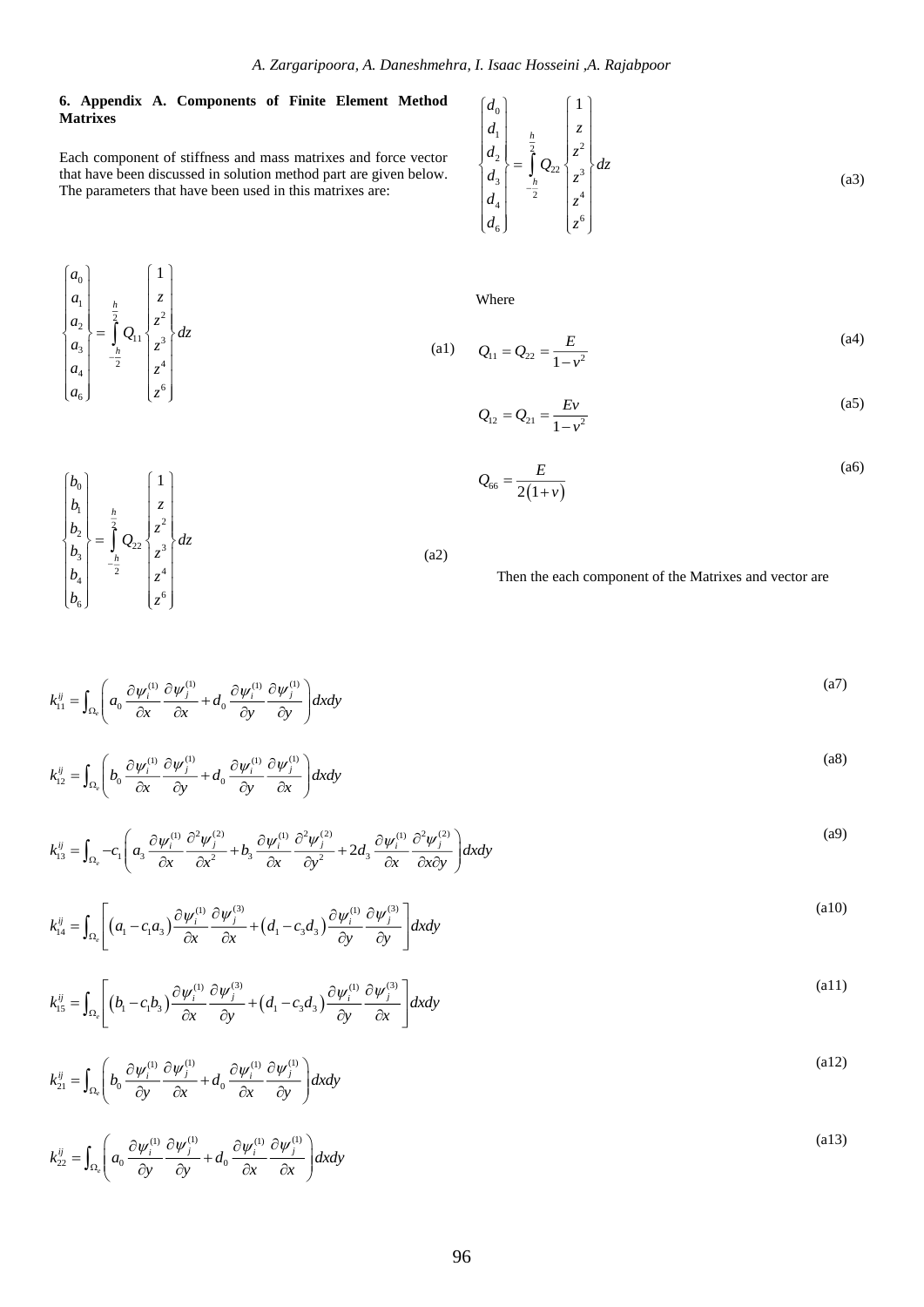$$
k_{23}^{ij} = \int_{\Omega_{\epsilon}} -c_1 \left( a_3 \frac{\partial \psi_i^{(1)}}{\partial y} \frac{\partial^2 \psi_j^{(2)}}{\partial y^2} + b_3 \frac{\partial \psi_i^{(1)}}{\partial y} \frac{\partial^2 \psi_j^{(2)}}{\partial x^2} + 2d_3 \frac{\partial \psi_i^{(1)}}{\partial y} \frac{\partial^2 \psi_j^{(2)}}{\partial x \partial y} \right) dxdy \tag{a14}
$$

$$
k_{24}^{ij} = \int_{\Omega_e} \left[ \left( b_1 - c_1 b_3 \right) \frac{\partial \psi_i^{(1)}}{\partial y} \frac{\partial \psi_j^{(3)}}{\partial x} + \left( d_1 - c_3 d_3 \right) \frac{\partial \psi_i^{(1)}}{\partial x} \frac{\partial \psi_j^{(3)}}{\partial y} \right] dx dy \tag{a15}
$$

$$
k_{25}^{ij} = \int_{\Omega_e} \left[ \left( a_1 - c_1 a_3 \right) \frac{\partial \psi_i^{(1)}}{\partial y} \frac{\partial \psi_j^{(3)}}{\partial y} + \left( d_1 - c_3 a_3 \right) \frac{\partial \psi_i^{(1)}}{\partial x} \frac{\partial \psi_j^{(3)}}{\partial x} \right] dx dy \tag{a16}
$$

$$
k_{31}^{ij} = \int_{\Omega_e} -c_1 \left( a_3 \frac{\partial^2 \psi_i^{(2)}}{\partial x^2} \frac{\partial \psi_j^{(1)}}{\partial x} + b_3 \frac{\partial^2 \psi_i^{(2)}}{\partial y^2} \frac{\partial \psi_j^{(1)}}{\partial x} + 2d_3 \frac{\partial^2 \psi_i^{(2)}}{\partial x \partial y} \frac{\partial \psi_j^{(1)}}{\partial y} \right) dx dy
$$
 (a17)

$$
k_{32}^{ij} = \int_{\Omega_e} -c_1 \left( b_3 \frac{\partial^2 \psi_i^{(2)}}{\partial x^2} \frac{\partial \psi_j^{(1)}}{\partial y} + a_3 \frac{\partial^2 \psi_i^{(2)}}{\partial y^2} \frac{\partial \psi_j^{(1)}}{\partial y} + 2d_3 \frac{\partial^2 \psi_i^{(2)}}{\partial x \partial y} \frac{\partial \psi_j^{(1)}}{\partial x} \right) dxdy \tag{a18}
$$

$$
k_{33}^{ij} = \int_{\Omega_{\varepsilon}} \left[ c_1^2 \left( a_6 \left( \frac{\partial^2 \psi_i^{(2)}}{\partial x^2} \frac{\partial^2 \psi_j^{(2)}}{\partial x^2} + \frac{\partial^2 \psi_i^{(2)}}{\partial y^2} \frac{\partial^2 \psi_j^{(2)}}{\partial y^2} \right) + b_6 \left( \frac{\partial^2 \psi_i^{(2)}}{\partial x^2} \frac{\partial^2 \psi_j^{(2)}}{\partial y^2} + \frac{\partial^2 \psi_i^{(2)}}{\partial y^2} \frac{\partial^2 \psi_j^{(2)}}{\partial x^2} \right) + 4d_6 \frac{\partial^2 \psi_i^{(2)}}{\partial x \partial y} \frac{\partial^2 \psi_j^{(2)}}{\partial x \partial y} \right] dxdy
$$
\n
$$
+ \left( d_0 - 2c_2 d_2 + c_2^2 d_4 \right) \left( \frac{\partial \psi_i^{(2)}}{\partial x} \frac{\partial \psi_j^{(2)}}{\partial x} + \frac{\partial \psi_i^{(2)}}{\partial y} \frac{\partial \psi_j^{(2)}}{\partial y} \right)
$$
\n
$$
(a19)
$$

$$
k_{34}^{ij} = \int_{\Omega_e} \left[ \left( -c_1 a_4 + c_1^2 a_6 \right) \frac{\partial^2 \psi_i^{(2)}}{\partial x^2} \frac{\partial \psi_j^{(3)}}{\partial x} + \left( -c_1 b_4 + c_1^2 b_6 \right) \frac{\partial^2 \psi_i^{(2)}}{\partial y^2} \frac{\partial \psi_j^{(3)}}{\partial x} + \left( \frac{\partial^2 \psi_i^{(3)}}{\partial x^2} \frac{\partial \psi_j^{(3)}}{\partial x} \right) \frac{\partial^2 \psi_i^{(2)}}{\partial x^2} \frac{\partial \psi_j^{(3)}}{\partial x} + 2 \left( -c_1 d_4 + c_1^2 d_6 \right) \frac{\partial^2 \psi_i^{(2)}}{\partial x \partial y} \frac{\partial \psi_j^{(3)}}{\partial y} + \left( d_0 - 2 c_2 d_2 + c_2^2 d_4 \right) \frac{\partial \psi_i^{(2)}}{\partial x} \psi_j^{(3)} \right] dx dy
$$
\n
$$
(a20)
$$

$$
k_{35}^{ij} = \int_{\Omega_{\epsilon}} \left[ \left( -c_{1}a_{4} + c_{1}^{2}a_{6} \right) \frac{\partial^{2}\psi_{i}^{(2)}}{\partial y^{2}} \frac{\partial \psi_{j}^{(3)}}{\partial y} + \left( -c_{1}b_{4} + c_{1}^{2}b_{6} \right) \frac{\partial^{2}\psi_{i}^{(2)}}{\partial x^{2}} \frac{\partial \psi_{j}^{(3)}}{\partial y} + \left( \frac{\partial^{2}\psi_{i}^{(3)}}{\partial y^{2}} \frac{\partial \psi_{j}^{(3)}}{\partial z} \right) \frac{\partial^{2}\psi_{i}^{(2)}}{\partial y} \frac{\partial \psi_{j}^{(3)}}{\partial z} + 2\left( -c_{1}d_{4} + c_{1}^{2}d_{6} \right) \frac{\partial^{2}\psi_{i}^{(2)}}{\partial x \partial y} \frac{\partial \psi_{j}^{(3)}}{\partial x} + \left( d_{0} - 2c_{2}d_{2} + c_{2}^{2}d_{4} \right) \frac{\partial \psi_{i}^{(2)}}{\partial y} \psi_{j}^{(3)} \right] dx dy
$$
\n
$$
(a21)
$$

$$
k_{41}^{ij} = \int_{\Omega_{\epsilon}} \left[ \left( a_1 - c_1 a_3 \right) \frac{\partial \psi_i^{(3)}}{\partial x} \frac{\partial \psi_j^{(1)}}{\partial x} + \left( d_1 - c_1 a_3 \right) \frac{\partial \psi_i^{(3)}}{\partial y} \frac{\partial \psi_j^{(1)}}{\partial y} \right] dx dy \tag{a22}
$$

$$
k_{42}^{ij} = \int_{\Omega_{\epsilon}} \left[ \left( b_1 - c_1 b_3 \right) \frac{\partial \psi_i^{(3)}}{\partial x} \frac{\partial \psi_j^{(1)}}{\partial y} + \left( d_1 - c_1 d_3 \right) \frac{\partial \psi_i^{(3)}}{\partial y} \frac{\partial \psi_j^{(1)}}{\partial x} \right] dx dy \tag{a23}
$$

$$
k_{43}^{ij} = \int_{\Omega_{\epsilon}} \left[ \left( -c_{1}a_{4} + c_{1}^{2}a_{6} \right) \frac{\partial \psi_{i}^{(3)}}{\partial x} \frac{\partial^{2} \psi_{j}^{(2)}}{\partial x^{2}} + \left( -c_{1}b_{4} + c_{1}^{2}b_{6} \right) \frac{\partial \psi_{i}^{(3)}}{\partial x} \frac{\partial^{2} \psi_{j}^{(2)}}{\partial y^{2}} + \left( \frac{\partial \psi_{i}^{(3)}}{\partial y} \frac{\partial^{2} \psi_{j}^{(2)}}{\partial y^{2}} \right) \right] dxdy \tag{a24}
$$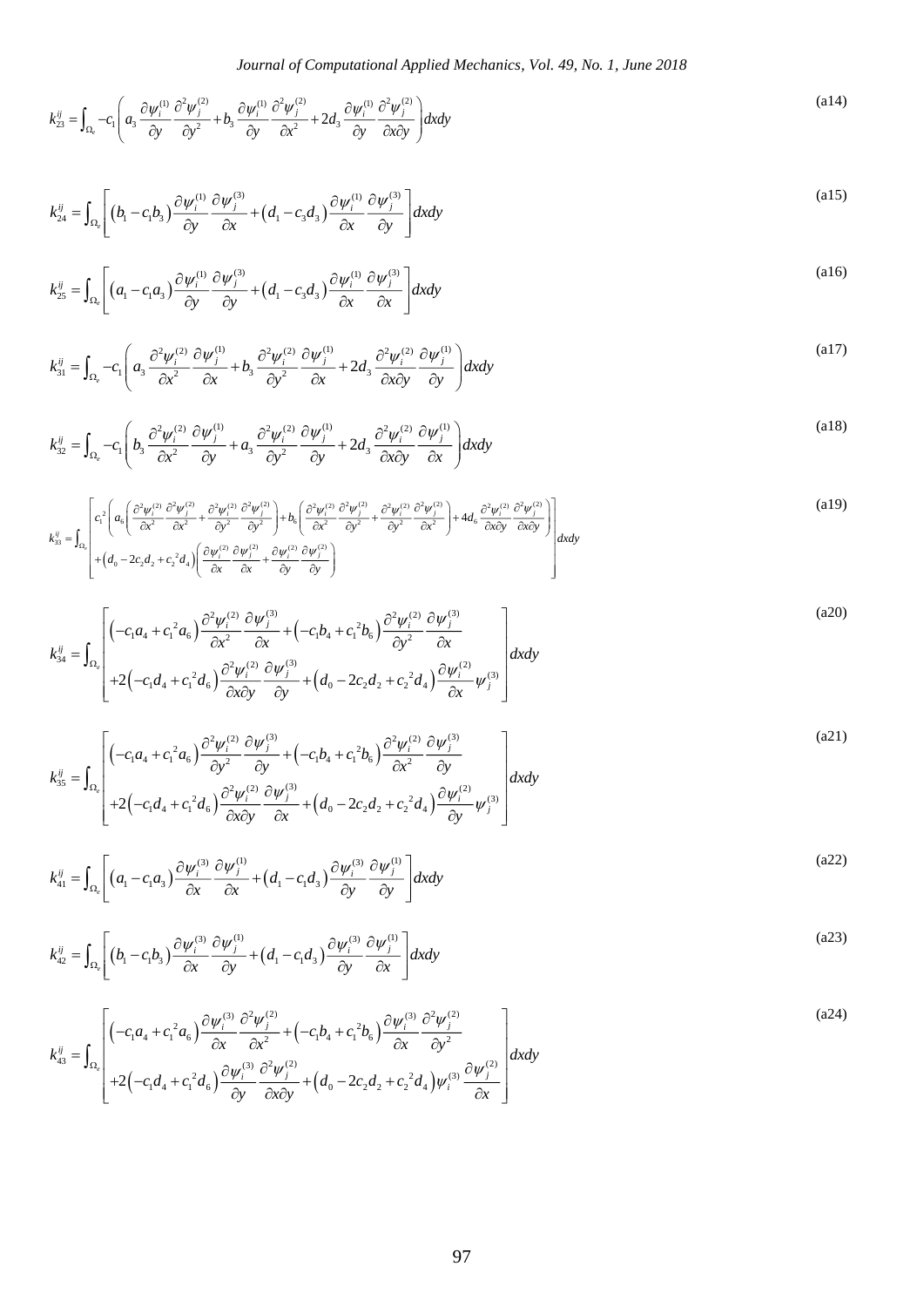*A. Zargaripoora, A. Daneshmehra, I. Isaac Hosseini ,A. Rajabpoor*

$$
k_{44}^{ij} = \int_{\Omega_{\epsilon}} \left[ \left( a_2 - 2c_1 a_4 + c_1^2 a_6 \right) \frac{\partial \psi_i^{(3)}}{\partial x} \frac{\partial \psi_j^{(3)}}{\partial x} + \left( d_2 - 2c_1 d_4 + c_1^2 d_6 \right) \frac{\partial \psi_i^{(3)}}{\partial y} \frac{\partial \psi_j^{(3)}}{\partial y} \right] dxdy \tag{a25}
$$

$$
k_{45}^{ij} = \int_{\Omega_{\epsilon}} \left[ \left( b_2 - 2c_1 b_4 + c_1^2 b_6 \right) \frac{\partial \psi_i^{(3)}}{\partial x} \frac{\partial \psi_j^{(3)}}{\partial y} + \left( d_2 - 2c_1 d_4 + c_1^2 d_6 \right) \frac{\partial \psi_i^{(3)}}{\partial y} \frac{\partial \psi_j^{(3)}}{\partial x} \right] dx dy \tag{a26}
$$

$$
k_{51}^{ij} = \int_{\Omega_{\epsilon}} \left[ \left( b_1 - c_1 b_3 \right) \frac{\partial \psi_i^{(3)}}{\partial y} \frac{\partial \psi_j^{(1)}}{\partial x} + \left( d_1 - c_3 d_3 \right) \frac{\partial \psi_i^{(3)}}{\partial x} \frac{\partial \psi_j^{(1)}}{\partial y} \right] dx dy \tag{a27}
$$

$$
k_{52}^{ij} = \int_{\Omega_{\epsilon}} \left[ \left( a_1 - c_1 a_3 \right) \frac{\partial \psi_i^{(3)}}{\partial y} \frac{\partial \psi_j^{(1)}}{\partial y} + \left( d_1 - c_3 a_3 \right) \frac{\partial \psi_j^{(3)}}{\partial x} \frac{\partial \psi_j^{(1)}}{\partial x} \right] dx dy \tag{a28}
$$

$$
k_{53}^{ij} = \int_{\Omega_{\epsilon}} \left[ \left( -c_1 a_4 + c_1^2 a_6 \right) \frac{\partial \psi_i^{(3)}}{\partial y} \frac{\partial^2 \psi_j^{(2)}}{\partial y^2} + \left( -c_1 b_4 + c_1^2 b_6 \right) \frac{\partial \psi_i^{(3)}}{\partial y} \frac{\partial^2 \psi_j^{(2)}}{\partial x^2} + \left( \frac{c_1 a_4 + c_1^2 a_6}{2} \right) \frac{\partial \psi_i^{(3)}}{\partial y} \frac{\partial^2 \psi_j^{(2)}}{\partial x^2} + \left( d_0 - 2c_2 d_2 + c_2^2 d_4 \right) \psi_i^{(3)} \frac{\partial \psi_j^{(2)}}{\partial y} \right] dx dy
$$
\n(329)

$$
k_{54}^{ij} = \int_{\Omega_e} \left[ \left( b_2 - 2c_1 b_4 + c_1^2 b_6 \right) \frac{\partial \psi_i^{(3)}}{\partial y} \frac{\partial \psi_j^{(3)}}{\partial x} + \left( d_2 - 2c_1 d_4 + c_1^2 d_6 \right) \frac{\partial \psi_i^{(3)}}{\partial x} \frac{\partial \psi_j^{(3)}}{\partial y} \right] dx dy \tag{a30}
$$

$$
k_{55}^{ij} = \int_{\Omega_{\epsilon}} \left[ \left( a_2 - 2c_1 a_4 + c_1^2 a_6 \right) \frac{\partial \psi_i^{(3)}}{\partial y} \frac{\partial \psi_j^{(3)}}{\partial y} + \left( d_2 - 2c_1 d_4 + c_1^2 d_6 \right) \frac{\partial \psi_i^{(3)}}{\partial x} \frac{\partial \psi_j^{(3)}}{\partial x} \right] dxdy \tag{a31}
$$

$$
m_{11}^{ij} = \int_{\Omega_e} m_0 \left( \psi_i^{(1)} \psi_j^{(1)} + \mu \left( \frac{\partial \psi_i^{(1)}}{\partial x} \frac{\partial \psi_j^{(1)}}{\partial x} + \frac{\partial \psi_i^{(1)}}{\partial y} \frac{\partial \psi_j^{(1)}}{\partial y} \right) \right) dx dy
$$
\n(a32)

$$
m_{13}^{ij} = \int_{\Omega_e} -c_1 m_3 \left( \psi_i^{(1)} \frac{\partial \psi_j^{(2)}}{\partial x} + \mu \left( \frac{\partial \psi_i^{(1)}}{\partial x} \frac{\partial^2 \psi_j^{(2)}}{\partial x^2} + \frac{\partial \psi_i^{(1)}}{\partial y} \frac{\partial^2 \psi_j^{(2)}}{\partial x \partial y} \right) \right) dx dy
$$
\n(a33)

$$
m_{14}^{ij} = \int_{\Omega_e} \left( m_1 - c_1 m_3 \right) \left( \psi_i^{(1)} \psi_j^{(3)} + \mu \left( \frac{\partial \psi_i^{(1)}}{\partial x} \frac{\partial \psi_j^{(3)}}{\partial x} + \frac{\partial \psi_i^{(1)}}{\partial y} \frac{\partial \psi_j^{(3)}}{\partial y} \right) \right) dx dy \tag{a34}
$$

$$
m_{22}^{ij} = \int_{\Omega_e} m_0 \left( \psi_i^{(1)} \psi_j^{(1)} + \mu \left( \frac{\partial \psi_i^{(1)}}{\partial x} \frac{\partial \psi_j^{(1)}}{\partial x} + \frac{\partial \psi_i^{(1)}}{\partial y} \frac{\partial \psi_j^{(1)}}{\partial y} \right) \right) dx dy
$$
 (a35)

$$
m_{23}^{ij} = \int_{\Omega_e} -c_1 m_3 \left( \psi_i^{(1)} \frac{\partial \psi_j^{(2)}}{\partial y} + \mu \left( \frac{\partial \psi_i^{(1)}}{\partial x} \frac{\partial^2 \psi_j^{(2)}}{\partial x \partial y} + \frac{\partial \psi_i^{(1)}}{\partial y} \frac{\partial^2 \psi_j^{(2)}}{\partial y^2} \right) \right) dx dy
$$
\n(a36)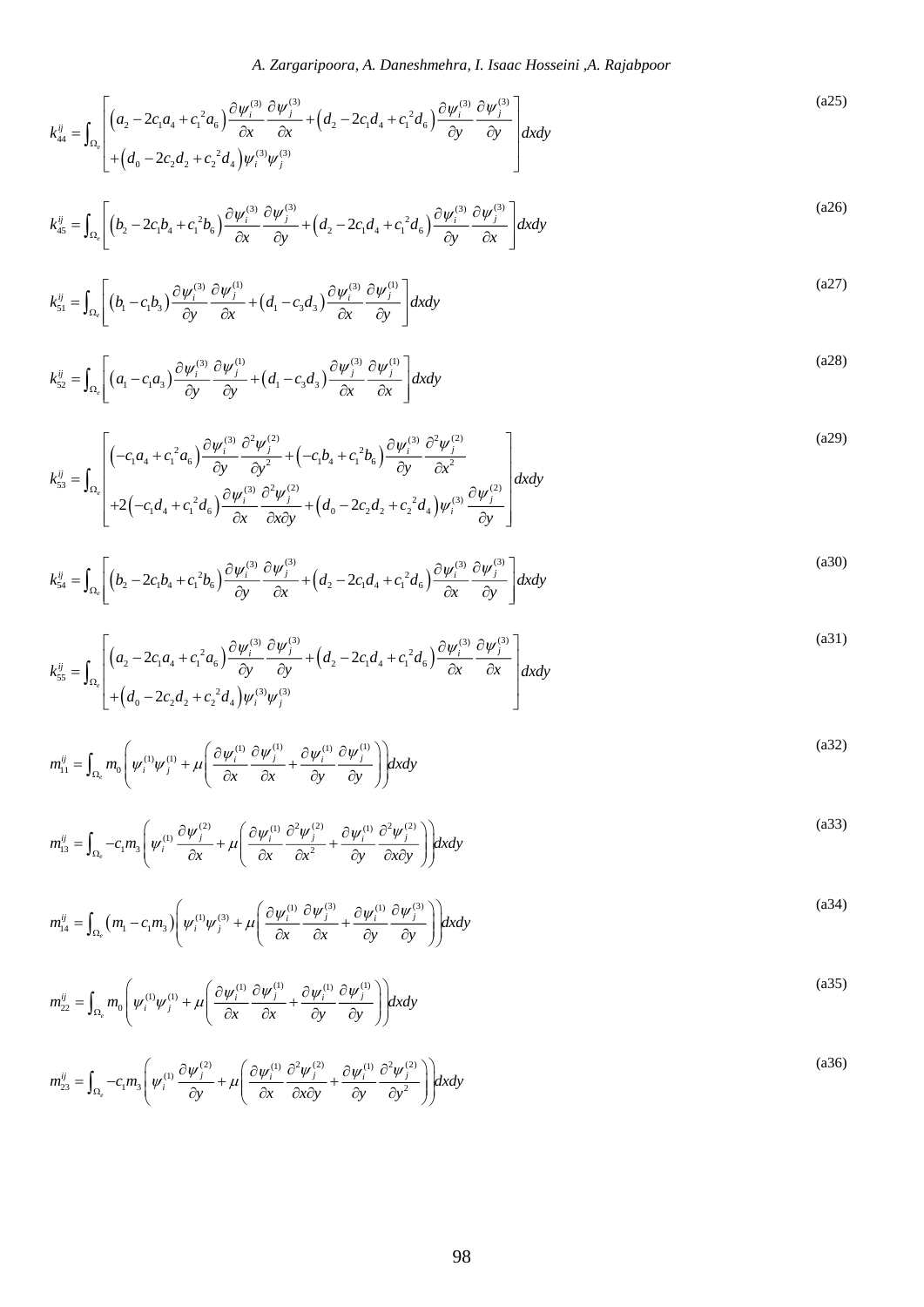$$
m_{25}^{ij} = \int_{\Omega_e} \left( m_1 - c_1 m_3 \right) \left( \psi_i^{(1)} \psi_j^{(3)} + \mu \left( \frac{\partial \psi_i^{(1)}}{\partial x} \frac{\partial \psi_j^{(3)}}{\partial x} + \frac{\partial \psi_i^{(1)}}{\partial y} \frac{\partial \psi_j^{(3)}}{\partial y} \right) \right) dx dy \tag{a37}
$$

$$
m_n^2 = \int_{1/2} (m_i - c_i m_i) \left[ \frac{\partial \psi_1^{(1)} \phi_2^{(2)} + \mu \left[ \frac{\partial \psi_1^{(1)} \partial \psi_2^{(3)}}{\partial x} + \frac{\mu}{\partial y} \frac{\partial \psi_1^{(3)}}{\partial y} + \frac{\partial \psi_1^{(3)}}{\partial y} \frac{\partial \psi_1^{(3)}}{\partial y} \right] \right]
$$
\n
$$
m_n^2 = \int_{1/2} (m_i - c_i m_i) \left[ \frac{\partial \psi_1^{(3)} \partial \psi_2^{(3)}}{\partial x} + \mu \left( \frac{\partial \psi_1^{(3)} \partial \psi_1^{(3)}}{\partial x} + \frac{\partial \psi_1^{(3)}}{\partial x} \frac{\partial \psi_1^{(3)}}{\partial x} \right) \right]
$$
\n
$$
m_n^2 = \int_{1/2} (m_i - c_i m_i) \left[ \psi_1^{(3)} \frac{\partial \psi_1^{(3)}}{\partial x} + \mu \left( \frac{\partial \psi_1^{(3)} \partial \psi_1^{(3)}}{\partial x} + \frac{\partial \psi_1^{(3)}}{\partial x} \frac{\partial \psi_1^{(3)}}{\partial x} \right) \right]
$$
\n
$$
m_n^2 = \int_{1/2} (m_i - 2c_i m_i + m_i) \left[ \psi_1^{(3)} \frac{\partial \psi_1^{(3)}}{\partial x} + \mu \left( \frac{\partial \psi_1^{(3)}}{\partial x} \frac{\partial \psi_1^{(3)}}{\partial x} + \frac{\partial \psi_1^{(3)}}{\partial y} \frac{\partial \psi_1^{(3)}}{\partial y} \right) \right]
$$
\n
$$
m_n^2 = \int_{1/2} (m_i - 2c_i m_i + m_i) \left[ \psi_1^{(3)} \frac{\partial \psi_1^{(3)}}{\partial x} + \mu \left( \frac{\partial \psi_1^{(3)}}{\partial x} \frac{\partial \psi_1^{(3)}}{\partial x} + \frac{\partial \psi_1^{(3)}}{\partial y} \frac{\partial \psi_1^{(3)}}{\partial y} \right) \right]
$$
\n
$$
m_n^2 = \int_{1/2} (m_i - 2c_i m_i + m_i) \left[ \psi_1^{(3)} \frac{\partial \psi_1^{(3)}}{\partial x} + \mu \left( \frac{\partial \psi_1^{(3)}}{\partial
$$

$$
m_{43}^{ij} = \int_{\Omega_e} \left( -c_1 m_4 + c_1^2 m_6 \right) \left( \psi_i^{(3)} \frac{\partial \psi_j^{(2)}}{\partial x} + \mu \left( \frac{\partial \psi_i^{(3)}}{\partial x} \frac{\partial^2 \psi_j^{(2)}}{\partial x^2} + \frac{\partial \psi_i^{(3)}}{\partial y} \frac{\partial^2 \psi_j^{(2)}}{\partial x \partial y} \right) \right) dx dy \tag{a39}
$$

$$
m_{44}^{ij} = \int_{\Omega_e} \left( m_2 - 2c_1 m_4 + m_6 \right) \left( \psi_i^{(3)} \psi_j^{(3)} + \mu \left( \frac{\partial \psi_i^{(3)}}{\partial x} \frac{\partial \psi_j^{(3)}}{\partial x} + \frac{\partial \psi_i^{(3)}}{\partial y} \frac{\partial \psi_j^{(3)}}{\partial y} \right) \right) dx dy \tag{a40}
$$

$$
m_{53}^{ij} = \int_{\Omega_e} \left( -c_1 m_4 + c_1^2 m_6 \right) \left( \psi_i^{(3)} \frac{\partial \psi_j^{(2)}}{\partial y} + \mu \left( \frac{\partial \psi_i^{(3)}}{\partial x} \frac{\partial^2 \psi_j^{(2)}}{\partial x \partial y} + \frac{\partial \psi_i^{(3)}}{\partial y} \frac{\partial^2 \psi_j^{(2)}}{\partial y^2} \right) \right) dx dy \tag{a41}
$$

$$
m_{55}^{ij} = \int_{\Omega_e} \left( m_2 - 2c_1 m_4 + m_6 \right) \left( \psi_i^{(3)} \psi_j^{(3)} + \mu \left( \frac{\partial \psi_i^{(3)}}{\partial x} \frac{\partial \psi_j^{(3)}}{\partial x} + \frac{\partial \psi_i^{(3)}}{\partial y} \frac{\partial \psi_j^{(3)}}{\partial y} \right) \right) dx dy \tag{a42}
$$

#### **References**

- [1] T. Aksencer, M. Aydogdu, Levy type solution method for vibration and buckling of nanoplates using nonlocal elasticity theory, *Physica E: Low-dimensional Systems and Nanostructures,* Vol. 43, No. 4, pp. 954-959, 2011.
- [2] R. Ansari, R. Rajabiehfard, B. Arash, Nonlocal finite element model for vibrations of embedded multi-layered graphene sheets, *Computational Materials Science,* Vol. 49, No. 4, pp. 831-838, 2010.
- [3] S. H. Hashemi, A. T. Samaei, Buckling analysis of micro/nanoscale plates via nonlocal elasticity theory, *Physica E: Low-dimensional Systems and Nanostructures,* Vol. 43, No. 7, pp. 1400-1404, 2011.
- [4] S. Narendar, Buckling analysis of micro-/nano-scale plates based on two-variable refined plate theory incorporating nonlocal scale effects, *Composite Structures,* Vol. 93, No. 12, pp. 3093-3103, 2011.
- [5] A. Daneshmehr, A. Rajabpoor, A. Hadi, Size dependent free vibration analysis of nanoplates made of functionally graded materials based on nonlocal elasticity theory with high order theories, *International Journal of Engineering Science,* Vol. 95, pp. 23-35, 2015.
- [6] A. BAKHSHESHY, K. KHORSHIDI, Free Vibration of Functionally Graded Rectangular Nanoplates in Thermal Environment Based on the Modified Couple Stress Theory, 2015.
- [7] S. Hosseini-Hashemi, H. R. D. Taher, H. Akhavan, M. Omidi, Free vibration of functionally graded rectangular plates using first-order shear deformation plate theory, *Applied Mathematical Modelling,* Vol. 34, No. 5, pp. 1276-1291, 2010.
- [8] M. Zare, R. Nazemnezhad, S. Hosseini-Hashemi, Natural frequency analysis of functionally graded rectangular nanoplates with different boundary conditions via an analytical method, *Meccanica,* Vol. 50, No. 9, pp. 2391-2408, 2015.
- [9] F. Bounouara, K. H. Benrahou, I. Belkorissat, A. Tounsi, A nonlocal zeroth-order shear deformation theory for free vibration of functionally graded nanoscale plates resting on elastic foundation, *Steel and Composite Structures,* Vol. 20, No. 2, pp. 227-249, 2016.
- [10] H. Salehipour, H. Nahvi, A. Shahidi, Exact closed-form free vibration analysis for functionally graded micro/nano plates based on modified couple stress and three-dimensional elasticity theories, *Composite Structures,* Vol. 124, pp. 283-291, 2015.
- [11] I. Belkorissat, M. S. A. Houari, A. Tounsi, E. Bedia, S.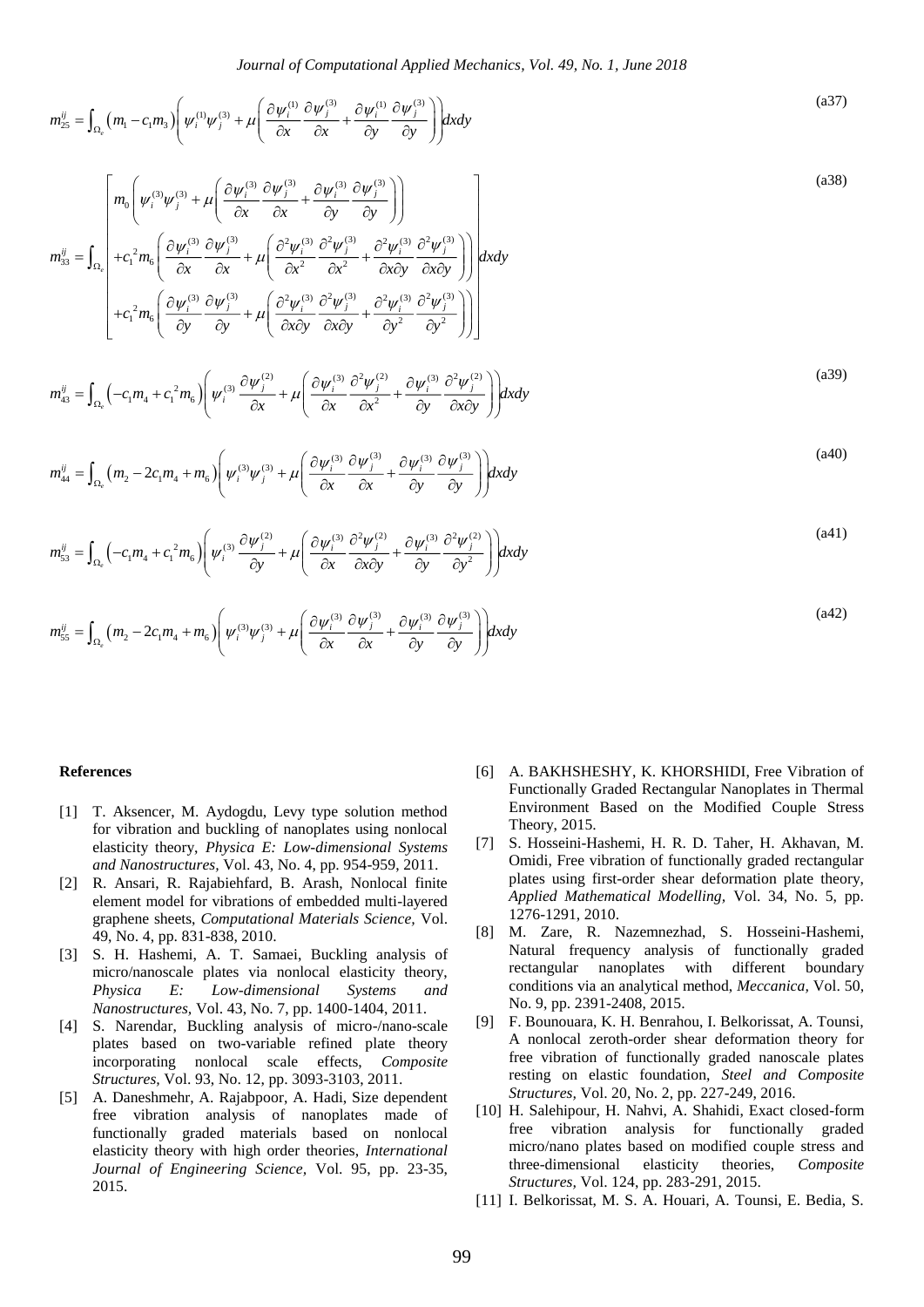Mahmoud, On vibration properties of functionally graded nano-plate using a new nonlocal refined four variable model, *Steel and Composite Structures,* Vol. 18, No. 4, pp. 1063-1081, 2015.

- [12] R. Ansari, M. Ashrafi, T. Pourashraf, S. Sahmani, Vibration and buckling characteristics of functionally graded nanoplates subjected to thermal loading based on surface elasticity theory, *Acta Astronautica,* Vol. 109, pp. 42-51, 2015.
- [13] M. Hosseini, A. Jamalpoor, Analytical solution for thermomechanical vibration of double-viscoelastic nanoplate-systems made of functionally graded materials, *Journal of Thermal Stresses,* Vol. 38, No. 12, pp. 1428-1456, 2015.
- [14] R. Ansari, M. F. Shojaei, A. Shahabodini, M. Bazdid-Vahdati, Three-dimensional bending and vibration analysis of functionally graded nanoplates by a novel differential quadrature-based approach, *Composite Structures,* Vol. 131, pp. 753-764, 2015.
- [15] R. Aghababaei, J. Reddy, Nonlocal third-order shear deformation plate theory with application to bending and vibration of plates, *Journal of Sound and Vibration,* Vol. 326, No. 1, pp. 277-289, 2009.
- [16] R. B. Bouiadjra, E. Bedia, A. Tounsi, Nonlinear thermal buckling behavior of functionally graded plates using an efficient sinusoidal shear deformation theory, *Structural Engineering and Mechanics,* Vol. 48, No. 4, pp. 547- 567, 2013.
- [17] N.-T. Nguyen, D. Hui, J. Lee, H. Nguyen-Xuan, An efficient computational approach for size-dependent analysis of functionally graded nanoplates, *Computer Methods in Applied Mechanics and Engineering,* Vol. 297, pp. 191-218, 2015.
- [18] A. Daneshmehr, A. Rajabpoor, Stability of size dependent functionally graded nanoplate based on nonlocal elasticity and higher order plate theories and different boundary conditions, *International Journal of Engineering Science,* Vol. 82, pp. 84-100, 2014.
- [19] A. Ghorbanpour Arani, H. Baba Akbar Zarei, E. Haghparast, Application of Halpin-Tsai Method in Modelling and Size-dependent Vibration Analysis of CNTs/fiber/polymer Composite Microplates, *Journal of Computational Applied Mechanics,* Vol. 47, No. 1, pp. 45-52, 2016.
- [20] M. Goodarzi, M. N. Bahrami, V. Tavaf, Refined plate theory for free vibration analysis of FG nanoplates using the nonlocal continuum plate model, *Journal of Computational Applied Mechanics,* Vol. 48, No. 1, pp. 123-136, 2017.
- [21] H. Raissi, M. Shishehsaz, S. Moradi, Applications of higher order shear deformation theories on stress distribution in a five layer sandwich plate.
- [22] M. H. Ghayesh, H. Farokhi, A. Gholipour, M. Tavallaeinejad, Nonlinear oscillations of functionally graded microplates, *International Journal of Engineering Science,* Vol. 122, pp. 56-72, 2018.
- [23] M. Baghani, M. Mohammadi, A. Farajpour, Dynamic and stability analysis of the rotating nanobeam in a nonuniform magnetic field considering the surface energy, *International Journal of Applied Mechanics,* Vol. 8, No. 04, pp. 1650048, 2016.
- [24] M. H. Ghayesh, H. Farokhi, A. Gholipour, Oscillations

of functionally graded microbeams, *International Journal of Engineering Science,* Vol. 110, pp. 35-53, 2017.

- [25] N. Kordani, A. Fereidoon, M. Divsalar, A. Farajpour, Influence of surface piezoelectricity on the forced vibration of piezoelectric nanowires based on nonlocal elasticity theory, *Journal of Computational Applied Mechanics,* Vol. 47, No. 2, pp. 137-150, 2016.
- [26] A. Farajpour, A. Rastgoo, Influence of carbon nanotubes on the buckling of microtubule bundles in viscoelastic cytoplasm using nonlocal strain gradient theory, *Results in physics,* Vol. 7, pp. 1367-1375, 2017.
- [27] M. Hosseini, H. H. Gorgani, M. Shishesaz, A. Hadi, Size-Dependent Stress Analysis of Single-Wall Carbon Nanotube Based on Strain Gradient Theory, *International Journal of Applied Mechanics,* Vol. 9, No. 06, pp. 1750087, 2017.
- [28] M. Hosseini, M. Shishesaz, K. N. Tahan, A. Hadi, Stress analysis of rotating nano-disks of variable thickness made of functionally graded materials, *International Journal of Engineering Science,* Vol. 109, pp. 29-53, 2016.
- [29] M. Z. Nejad, A. Rastgoo, A. Hadi, Effect of exponentially-varying properties on displacements and stresses in pressurized functionally graded thick spherical shells with using iterative technique, *Journal of Solid Mechanics,* Vol. 6, No. 4, pp. 366-377, 2014.
- [30] M. Z. Nejad, A. Hadi, Eringen's non-local elasticity theory for bending analysis of bi-directional functionally graded Euler–Bernoulli nano-beams, *International Journal of Engineering Science,* Vol. 106, pp. 1-9, 2016.
- [31] M. Z. Nejad, A. Hadi, Non-local analysis of free vibration of bi-directional functionally graded Euler– Bernoulli nano-beams, *International Journal of Engineering Science,* Vol. 105, pp. 1-11, 2016.
- [32] M. Z. Nejad, A. Hadi, A. Farajpour, Consistent couplestress theory for free vibration analysis of Euler-Bernoulli nano-beams made of arbitrary bi-directional functionally graded materials, *Structural Engineering and Mechanics,* Vol. 63, No. 2, pp. 161-169, 2017.
- [33] M. Z. Nejad, A. Hadi, A. Rastgoo, Buckling analysis of arbitrary two-directional functionally graded Euler– Bernoulli nano-beams based on nonlocal elasticity theory, *International Journal of Engineering Science,* Vol. 103, pp. 1-10, 2016.
- [34] M. Z. Nejad, A. Rastgoo, A. Hadi, Exact elasto-plastic analysis of rotating disks made of functionally graded materials, *International Journal of Engineering Science,* Vol. 85, pp. 47-57, 2014.
- [35] M. Shishesaz, M. Hosseini, K. N. Tahan, A. Hadi, Analysis of functionally graded nanodisks under thermoelastic loading based on the strain gradient theory, *Acta Mechanica,* Vol. 228, No. 12, pp. 4141- 4168, 2017.
- [36] A. Hadi, M. Z. Nejad, A. Rastgoo, M. Hosseini, Buckling analysis of FGM Euler-Bernoulli nano-beams with 3D-varying properties based on consistent couplestress theory, *Steel and Composite Structures,* Vol. 26, No. 6, pp. 663-672, 2018.
- [37] M. Zamani Nejad, M. Jabbari, A. Hadi, A review of functionally graded thick cylindrical and conical shells, *Journal of Computational Applied Mechanics,* Vol. 48,